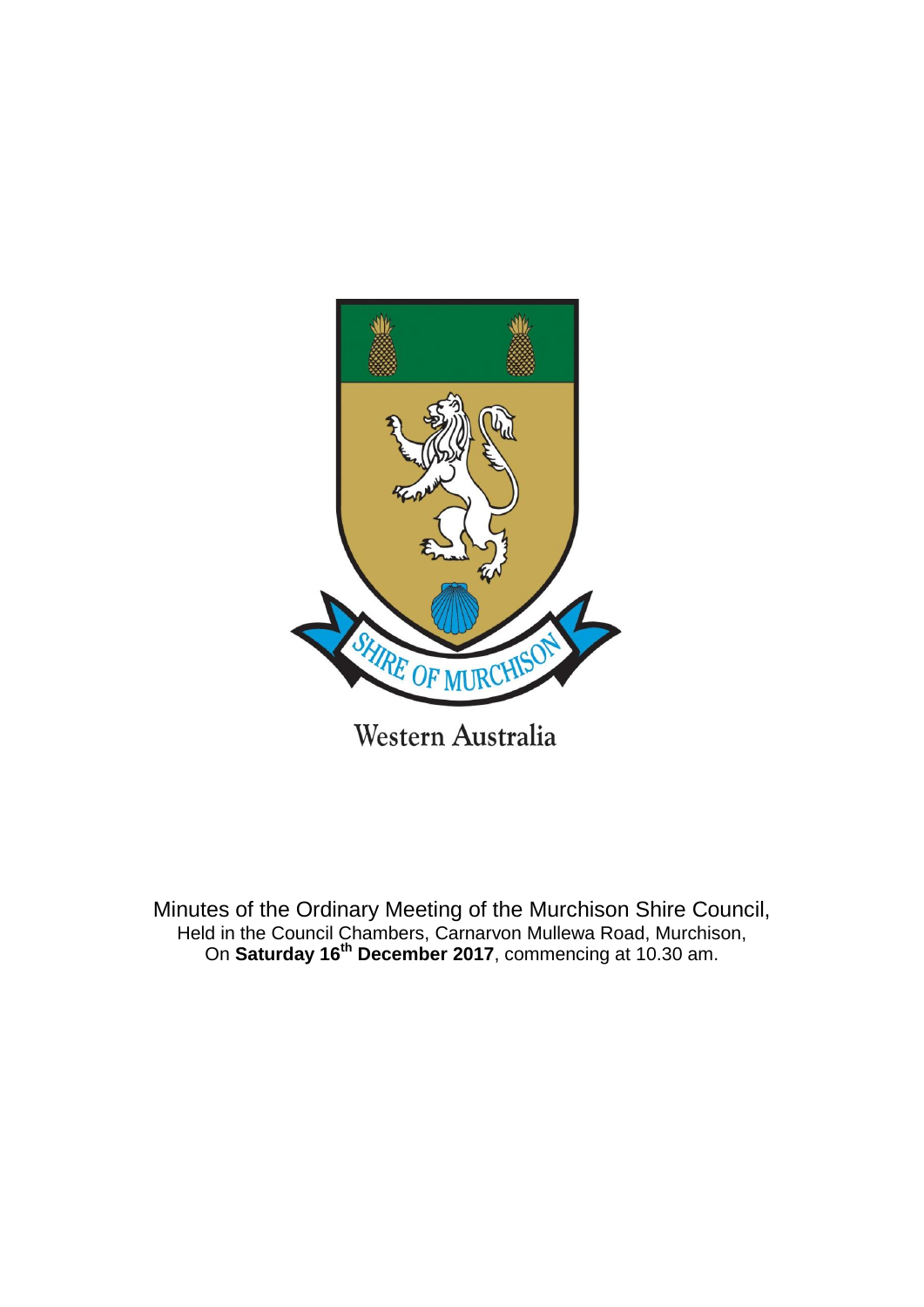| 1.  | DECLARATION OF OPENING/ANNOUNCEMENT OF VISITORS 3                                    |  |
|-----|--------------------------------------------------------------------------------------|--|
| 2.  | RECORD OF ATTENDANCE/APOLOGIES/LEAVE OF ABSENCE 3                                    |  |
| 3.  | RESPONSE TO PREVIOUS PUBLIC QUESTIONS TAKEN ON NOTICE 3                              |  |
| 4.  |                                                                                      |  |
|     | 4.1                                                                                  |  |
| 5.  |                                                                                      |  |
| 6.  |                                                                                      |  |
| 7.  | NOTICE OF ITEMS TO BE DISCUSSED BEHIND CLOSED DOORS3                                 |  |
| 8.  |                                                                                      |  |
|     | 8.1                                                                                  |  |
| 9.  | ANNOUNCEMENTS BY PRESIDING PERSON WITHOUT DISCUSSION4                                |  |
| 10. | PETITIONS/DEPUTATIONS/PRESENTATIONS/SUBMISSIONS 4                                    |  |
| 11. |                                                                                      |  |
| 12. |                                                                                      |  |
| 13. |                                                                                      |  |
|     | 13.1                                                                                 |  |
|     | 13.2                                                                                 |  |
| 14. | 14.1                                                                                 |  |
|     | 14.2                                                                                 |  |
|     |                                                                                      |  |
|     | 15.1                                                                                 |  |
|     | 15.2                                                                                 |  |
|     |                                                                                      |  |
|     | 16.1                                                                                 |  |
|     | Accounts Paid since the last list was adopted/endorsed by Council 12<br>16.2<br>16.3 |  |
| 17. |                                                                                      |  |
| 18. |                                                                                      |  |
|     | Acceptance of the Shire of Murchison Information Statement 201715<br>18.1            |  |
|     | 18.2                                                                                 |  |
|     | 18.3                                                                                 |  |
|     | 18.4                                                                                 |  |
| 19. |                                                                                      |  |
| Nil | 21                                                                                   |  |
| 20. |                                                                                      |  |
| 21. |                                                                                      |  |
| 22. |                                                                                      |  |
|     | 22.1<br>22.2                                                                         |  |
|     |                                                                                      |  |
| 23. |                                                                                      |  |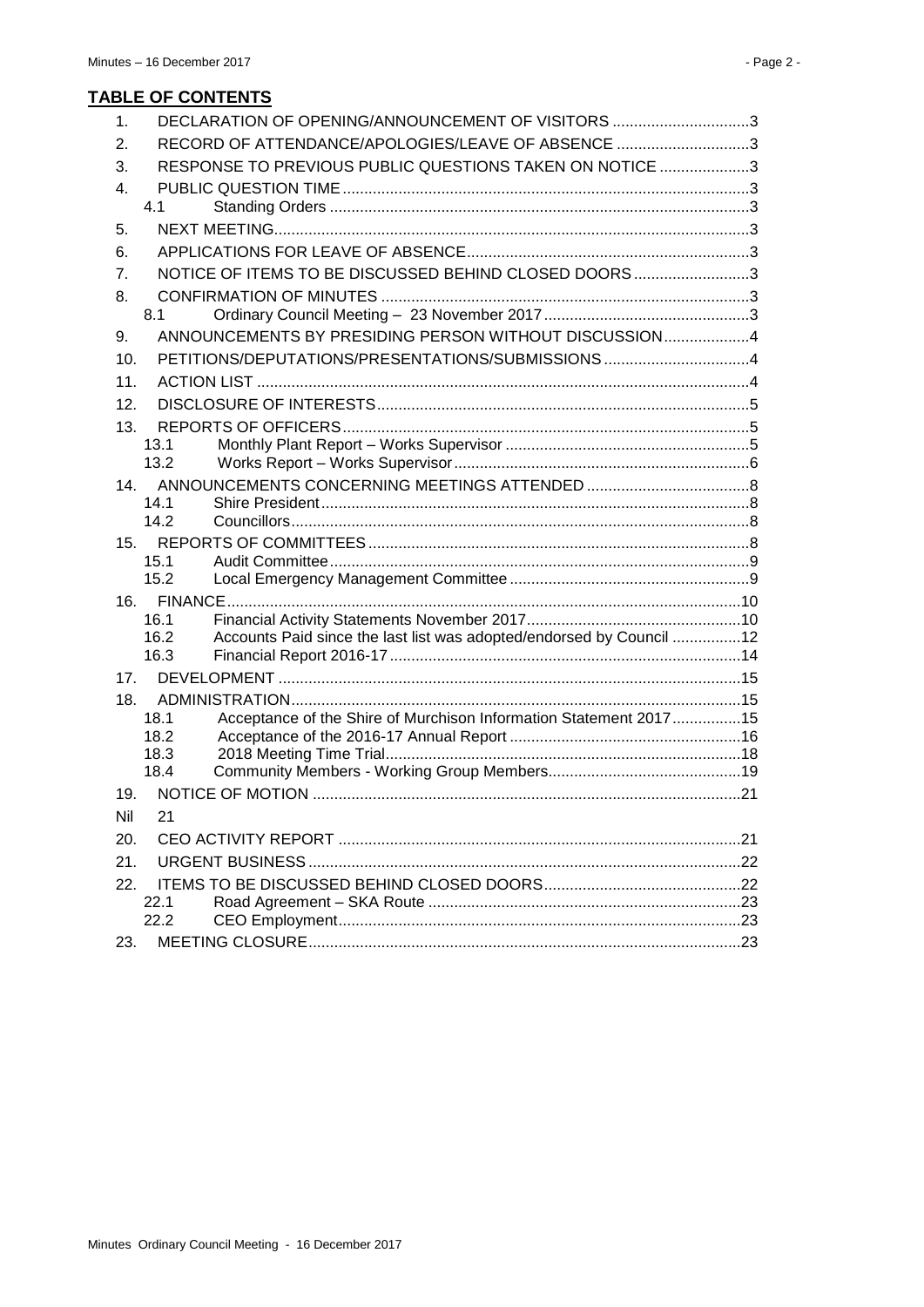# <span id="page-2-0"></span>**1. DECLARATION OF OPENING/ANNOUNCEMENT OF VISITORS**

The President declared the meeting open at 10:30 am

# <span id="page-2-1"></span>**2. RECORD OF ATTENDANCE/APOLOGIES/LEAVE OF ABSENCE**

President R Foulkes-Taylor Deputy President A Whitmarsh Cr E Foulkes-Taylor Cr G Mead Cr Q Fowler Cr P Squires

**Staff** Peter Dittrich – CEO Brian Wundenberg – Works Supervisor Ina Edwardson - DCEO

# <span id="page-2-2"></span>**3. RESPONSE TO PREVIOUS PUBLIC QUESTIONS TAKEN ON NOTICE** Nil.

# <span id="page-2-3"></span>**4. PUBLIC QUESTION TIME**

Nil

Meeting adjourned at 10:33am for morning tea.

The meeting resumed at 10:56am

# <span id="page-2-4"></span>**4.1 Standing Orders**

| <b>Council Decision:</b><br><b>Moved: Councillor A Whitmarsh</b>     | <b>Seconded: Councillor P Squires</b> |                   |
|----------------------------------------------------------------------|---------------------------------------|-------------------|
| That the following Local Law-Standing Orders 2001 be stood down:     |                                       |                   |
| 8.2 Limitation on the number of speeches<br>8.3 Duration of speeches |                                       |                   |
| <b>Carried</b>                                                       | For: $6$                              | <b>Against: 0</b> |

# <span id="page-2-5"></span>**5. NEXT MEETING**

22<sup>nd</sup> February 2018.

# <span id="page-2-6"></span>**6. APPLICATIONS FOR LEAVE OF ABSENCE**

# <span id="page-2-7"></span>**7. NOTICE OF ITEMS TO BE DISCUSSED BEHIND CLOSED DOORS**

Discuss two items pursuant to LGA s. 5.23 (2) (a) and (c) – 1. Road Agreement – SKA Route and 2. CEO Employment Contract

# <span id="page-2-8"></span>**8. CONFIRMATION OF MINUTES**

# <span id="page-2-9"></span>**8.1 Ordinary Council Meeting – 23 November 2017**

# **Background:**

Minutes of the Ordinary Meeting of Council have previously been circulated to all Councillors.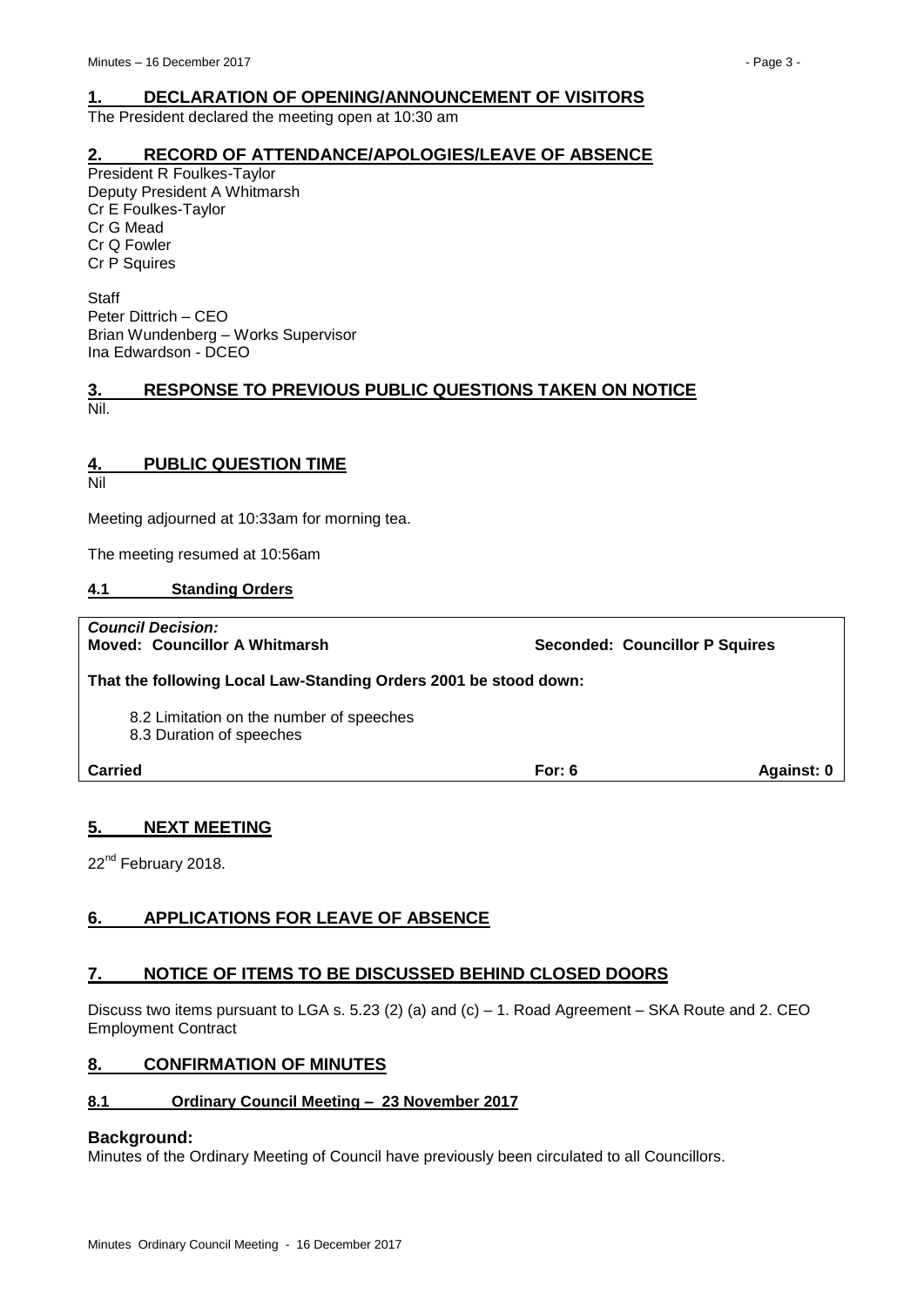#### **Recommendation:**

That the minutes of the Ordinary Council meeting held on 23 November 2017 be confirmed as an accurate record of proceedings

# **Voting Requirements:**

Simple majority

| <b>Council Decision:</b><br><b>Moved: Councillor G Mead</b>                                                                | Seconded: Councillor A Whitmarsh |            |
|----------------------------------------------------------------------------------------------------------------------------|----------------------------------|------------|
| That the Minutes of the Ordinary Council meeting of 23 November 2017 be confirmed as an accurate record<br>of proceedings. |                                  |            |
| <b>Carried</b>                                                                                                             | For: $6$                         | Against: 0 |

# <span id="page-3-0"></span>**9. ANNOUNCEMENTS BY PRESIDING PERSON WITHOUT DISCUSSION**

The President said he appreciated the staff and councillors making themselves available for a Saturday meeting. He also wished to pass on his appreciation to the Administration Staff for organising the new Councillor name badges and business cards.

# <span id="page-3-1"></span>**10. PETITIONS/DEPUTATIONS/PRESENTATIONS/SUBMISSIONS**

Nil

# <span id="page-3-2"></span>**11. ACTION LIST**

| <b>No</b>      | <b>Item</b>                         | <b>Action</b>                                                                                                                                                                                                                                                                                                                                                                                                                                                                                                                                                                                                                                                                                                                                                                                                                                                                                                                                          | <b>Status</b>                                                                                                                                                       |
|----------------|-------------------------------------|--------------------------------------------------------------------------------------------------------------------------------------------------------------------------------------------------------------------------------------------------------------------------------------------------------------------------------------------------------------------------------------------------------------------------------------------------------------------------------------------------------------------------------------------------------------------------------------------------------------------------------------------------------------------------------------------------------------------------------------------------------------------------------------------------------------------------------------------------------------------------------------------------------------------------------------------------------|---------------------------------------------------------------------------------------------------------------------------------------------------------------------|
| 1              | <b>Community Project</b><br>Officer | Still sitting on the table.<br>Meeting held 11 <sup>th</sup> March 2016 and recommendations<br>presented to Council at the April OCM - the item<br>were left to lay on the table while Council explored<br>other options.                                                                                                                                                                                                                                                                                                                                                                                                                                                                                                                                                                                                                                                                                                                              | The position and<br>requirement of a<br><b>Community Project Officer</b><br>is to be reviewed at the<br>November Council Meeting.<br>See item 18.3 November<br>2017 |
| $\overline{2}$ | Cemetery and<br>Remembrance<br>Walk | Completion of the cemetery and names for the<br>remembrance walk. Community to be contacted to<br>suggest names for inclusion.<br>Community Advisory Group to advise Council on<br>these projects.<br>Invitation sent to CAG to meet on Friday 3 June. A<br>surveyor will be at the Murchison Settlement shortly<br>to survey the tip, so will plan to have the Cemetery<br>done as well.                                                                                                                                                                                                                                                                                                                                                                                                                                                                                                                                                              | Following the discussions<br>at the Budget Workshop<br>further work on this project<br>is to be undertaken in<br>2018/19.                                           |
| 3              | Review of Road<br><b>Network</b>    | Council to conduct a whole of shire road review.<br>Establish roads to be closed/position of roads etc.<br>and work with Landgate and surrounding shires.<br>Full road pick-up has been undertaken by<br>Greenfields and has been finalised - this was mainly<br>to establish correct infrastructure values but will form<br>a good basis from which to start. As an adjunct to<br>this, the CEO was hoping to do a review of the<br>Internal Hierarchy for this meeting, but it has turned<br>out to be more complicated than first thought. The<br>status (ie a road defined by description; a dedicated<br>road; a gazetted road; a closed road) of roads no<br>longer maintained needs to be identified before the<br>Shire can progress with this. Undesignated<br>unsurveyed roads were bought up as a discussion<br>point at the May zone meeting. Paul Rosair did a<br>presentation to the March OCM, which was<br>discussed at the April OCM. | Landgate has been asked<br>to provide a list of gazetted<br>roads Shire of Murchison<br>Landgate is undertaking a<br>search of gazetted roads.                      |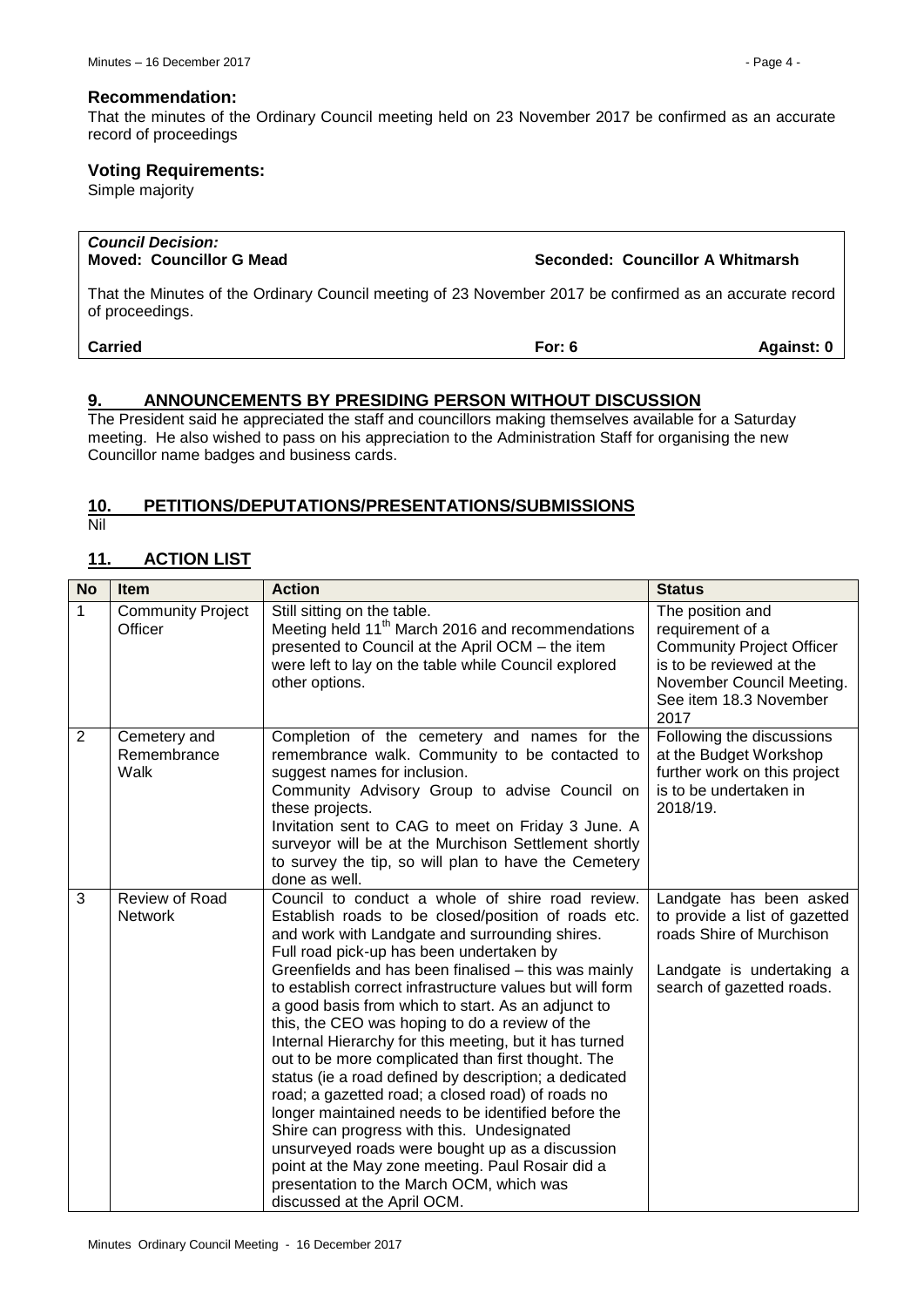#### **Recommendation:**

That the Action List be accepted.

*Discussion: The CEO advised that the Project Officer Working Group would be discussed at item 18.4 and that Landgate had been approached to provide information on gazetted roads. Cr Whitmarsh advised he would send through copies of emails in relation to roads on Byro and Ballythunna.*

# **Voting Requirements:**

Simple majority

| <b>Council Decision:</b><br><b>Moved: Councillor Q Fowler</b> | <b>Seconded: Councillor P Squires</b> |            |
|---------------------------------------------------------------|---------------------------------------|------------|
| That the Action List be accepted.                             |                                       |            |
| <b>Carried</b>                                                | For: $6$                              | Against: 0 |

# <span id="page-4-0"></span>**12. DISCLOSURE OF INTERESTS**

The CEO disclosed an interest in Item 22.2

# <span id="page-4-1"></span>**13. REPORTS OF OFFICERS**

# <span id="page-4-2"></span>**13.1 Monthly Plant Report – Works Supervisor**

| <b>November</b>              |      | <b>Hours</b>  |              |            |              |              | <b>YTD</b> |                        |             |  |
|------------------------------|------|---------------|--------------|------------|--------------|--------------|------------|------------------------|-------------|--|
| * No Meter ** New Meter      |      |               | <b>Start</b> | <b>End</b> | <b>Total</b> |              |            | <b>Operating Costs</b> |             |  |
| <b>Plant Item</b>            | Year | <b>Rego</b>   | 1 July '17   | Hrs/kms    | Hrs/km       | <b>Month</b> | <b>YTD</b> | <b>Plant</b>           | <b>Fuel</b> |  |
| P.01 JD Grader               | 2011 | MU1063        | 9242         | 9801       | 9990         | 189          | 748        | 12928.93               | 12686.05    |  |
| P.02 Cat Grader 12H          | 2005 | MU 141        | 15732        | 16021      | 16021        | Traded       | 289        | 5519.23                | 5530.80     |  |
| P15003 JD 6WD Grader         | 2012 | MU121         | 1829         | 2387       | 2524         | 137          | 695        | 5990.00                | 14140.50    |  |
| P081 JD Grader               | 2017 | <b>MU105</b>  | $\mathbf{0}$ | 190        | 365          | 175          | 175        | 2759.79                | 6215.00     |  |
| P.04 New/H Ford Tractor      | 2006 | <b>MU 380</b> | 2167         | 2311       | 2346         | 35           | 179        | 523.01                 | 401.30      |  |
| P.05 Dolly 1-Red **          | 2001 | MU 2003       | $\mathbf{0}$ | 3736       | 5385         | 1649         | 5385       | 3059.47                | n/a         |  |
| P.07 Nissan UD               | 2009 | 000 MU        | 217729       | 219468     | 221485       | 2017         | 3756       | 2102.72                | 3491.95     |  |
| P.08 Dolly 2-Black           | 2000 | MU 2009       | 17885        | 21776      | 22391        | 615          | 4506       | 5117.63                | n/a         |  |
| P.09 Iveco P/Mover           | 2003 | MU1065        | 333380       | 336648     | 338615       | 1967         | 5235       | 5234.06                | 4406.35     |  |
| P.10 Iveco W/Truck (hrs) *   | 2004 | <b>MU00</b>   | 11403        | 11870      | 11927        | 57           | 524        | 1823.93                | 5654.85     |  |
| P.11 Komatsu Dozer           | 1997 |               | 2300         | 2815       | 2951         | 136          | 651        | 11065.48               | 13319.75    |  |
| P.13 Tri-Axle L/L Float      | 2008 | MU 663        | 28490        | 29900      | 31443        | 1543         | 2953       | 1084.88                | n/a         |  |
| P.14 No. 2 Float             | 2001 | MU 2004       | 10505        | 11427      | 11427        | 0            | 922        | 609.52                 | n/a         |  |
| P.17 Side Tipper             | 2001 | <b>MU 662</b> | 25124        | 29908      | 31550        | 1642         | 6426       | 1172.09                | n/a         |  |
| P.18 Side Tipper             | 2001 | MU2010        | 10314        | 15985      | 17408        | 1423         | 6998       | 4243.89                | n/a         |  |
| P.24 30K W/Tanker Trailer    | 2005 | MU 2024       | 7658         | 13871      | 15898        | 2027         | 17925      | 2883.77                | n/a         |  |
| P.27 Volvo Loader            | 2006 | <b>MU 65</b>  | 8787         | 9134       | 9235         | 101          | 6021       | 2290.61                | 6414.30     |  |
| P.28 Isuzu Dmax              | 2009 | <b>MU300</b>  | 225000       | 229536     | 230323       | 787          | 5323       | 597.42                 | 999.70      |  |
| <b>P.32 Construction Gen</b> |      |               | 25281        | 25675      | 26556        | 881          | 1275       | 352.97                 | 1412.50     |  |
| P.33 Maintenance Gen         |      |               | 11798        | 13458      | 13458        | $\Omega$     | 1660       | 677.27                 | 2526.30     |  |
| P.34 Generator Perkins *     |      | Mechanic      | 1744         | 1744       | 4189         | 2445         | 2445       | 751.34                 | 1225.85     |  |
| P.35 Generator 1-110kva      | 2011 |               | 26523        | 26928      | 27008        | 80           | 485        | 3452.96                | 52430.90    |  |
| P. 17035 New Generator       | 2016 |               | 2446         | 4934       | 5601         | 667          | 3155       |                        |             |  |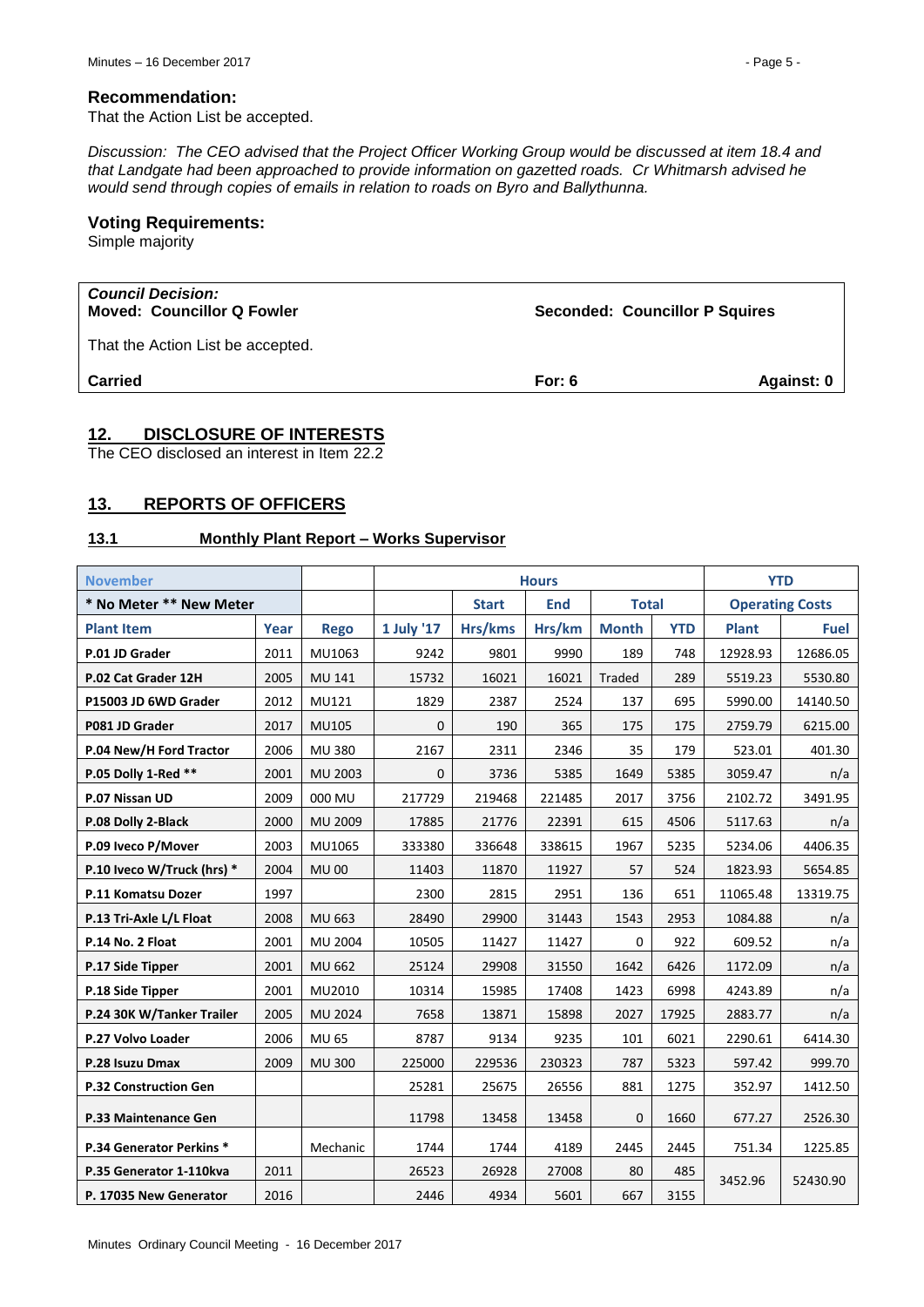| P.37 Forklift            |      |                 | 12634        | 12667        | 12676        | 9             | 42           | 2700.87 | 339.60   |
|--------------------------|------|-----------------|--------------|--------------|--------------|---------------|--------------|---------|----------|
| P.40A Toyota Hilux       | 2014 | 01MU            | 104000       | 115716       | 117927       | 2211          | 13927        | 1232.01 | 2313.35  |
| P.41 Cat 938G Loader     | 2004 | MU 193          | 5850         | 6027         | 6128         | 101           | 278          | 1022.70 | 4268.25  |
| P.43 Bomag Roller        | 2012 | MU1027          | 3537         | 3637         | 3654         | 17            | 117          | 4436.70 | 1548.25  |
| P.48 Dog Fuel Trailer *  | 1979 | MU 2026         | $\mathbf 0$  | $\mathbf 0$  | 0            | $\mathbf 0$   | $\mathbf 0$  | 69.54   | n/a      |
| P.49 Dog Fuel Trailer *  | 1972 | MU 2005         | $\mathbf{0}$ | $\mathbf{0}$ | 0            | $\mathbf{0}$  | $\mathbf{0}$ | 239.56  | n/a      |
| P.54 Isuzu T/Top         | 2005 | MU 1002         | 181148       | 182491       | 182491       | <b>Traded</b> | 1343         | 499.24  | 467.85   |
| P.55 Toyota Prado        | 2012 | MU1011          | 100507       | 109896       | 114888       | 4992          | 14381        | 621.19  | 1731.85  |
| P.57 Great Wall          | 2012 | MU 167          | 63922        | 69443        | 70076        | 633           | 6154         | 2659.05 | 842.08   |
| P.59 45ft Flat Top *     | 1978 | MU2044          | 0            | $\mathbf{0}$ | $\mathbf{0}$ | $\mathbf{0}$  | $\mathbf{0}$ | 1347.23 | n/a      |
| P.60 Mercedes PTV        | 2004 | MU 1009         | 103624       | 103902       | 104035       | 133           | 411          | 2103.82 | 54.00    |
| P.61 Kenworth P/Mover    | 2004 | <b>MU 000</b>   | 104665       | 111798       | 113289       | 1491          | 8624         | 7126.93 | 11796.10 |
| P.64 Isuzu Construction  | 2013 | <b>MU 140</b>   | 136312       | 145995       | 149076       | 3081          | 12764        | 4455.18 | 3650.85  |
| P.65 Generator 9KVA *    | 2013 | H/ Maint        | 6391         | 7777         | 9034         | 1257          | 2643         | 404.48  | 5514.55  |
| P.67 Roadwest S/Tipper   | 2013 | MU2042          | 83079        | 90594        | 92008        | 1414          | 8929         | 1530.89 | n/a      |
| P.68 Bomag Padfoot       | 2013 | MU1071          | 2055         | 2283         | 2357         | 74            | 302          | 2950.50 | 5450.35  |
| P.72 Isuzu Fire Truck    | 2013 | MU1068          | 2149         | 2364         | 2377         | 13            | 228          | 2007.69 | 14.26    |
| P.73 Toyota Fast Attack  | 2014 | MU1069          | 8900         | 8900         | 8900         | $\mathbf{0}$  | $\mathbf{0}$ | 944.39  | 0.00     |
| P.80 Fuso Canter         | 2017 | <b>MU120</b>    | $\mathbf 0$  | 868          | 1771         | 903           | 1771         | 3311.24 | 436.25   |
| <b>Caravans</b>          |      |                 |              | n/a          | n/a          | n/a           | n/a          |         | n/a      |
| P11076 JD Ride on mower  |      |                 | 937          | 957          | 975          | 18            | 38           | 157.18  | 0.00     |
| P15006 Isuzu Maintenance | 2015 | MU1018          | 48269        | 61676        | 63811        | 2135          | 15542        | 3245.39 | 4317.30  |
| P16063 Toyota Prado      | 2016 | MU <sub>0</sub> | 29327        | 40152        | 43359        | 3207          | 14032        | 4692.27 | 1747.70  |
| P16075 Kuboto Mower      | 2016 |                 | 175          | 222          | 247          | 25            | 72           | 145.94  | 207.35   |

#### <span id="page-5-0"></span>**13.2 Works Report – Works Supervisor**

#### **Construction Crew**

Works on the Carnarvon-Mullewa road between SLK 88.700 - 92.915 of re-forming, gravel sheeting, placing in 3 new culverts and extending a 450m culvert from 7m out to 10m will be completed prior to the crew's Christmas break on the 20<sup>th</sup> of December 2017.

On Monday 4<sup>th</sup> December the last of the culverts and end walls were put in place and material carted in and spread.

The completion of these works which also included taking out 3 shape crests, 5 low dips and 3 floodway's has made the road a lot safer to travel.

Crew will move all plant with exception of the caravans back to the settlement for repairs and servicing over the Christmas break. The vans will stay at Curbur in readiness for the construction crew's return in the new year on the 30<sup>th</sup> January. Works will then commence on the Carnarvon-Mullewa road up at Byro between SLK 47.450 - 51.270 (from the Tathire creek crossing north for 3.820km).

#### **Maintenance Crew**

The shoulder grading on the Carnarvon-Mullewa road from the Settlement south to the Ballinyoo Bridge is progression well with crew to be at the bridge by Friday  $8<sup>th</sup>$  of December.

With the completion of the shoulder grade crew will then grade the gravel section starting from the 9km south of the bridge section B&J Catalano completed (boundary grid of Billabalong/Woolgorong on Carnarvon-Mullewa road) to the southern boundary. They will then give the Wooleen-Mt Wittenoom and Wooleen-Boolardy roads a grade on their way back to the Settlement.

#### **Contractor Works - Flood Damage**

Robbro contractors working on the flood damage road repairs in the east of the shire are moving along fine with the section of Beringarra-Pindar road completed from the double dip crossing to the Mt Wittenoom intersection. Robbro should also have the Mt Wittenoom road completed before they go on their Christmas/New Year break.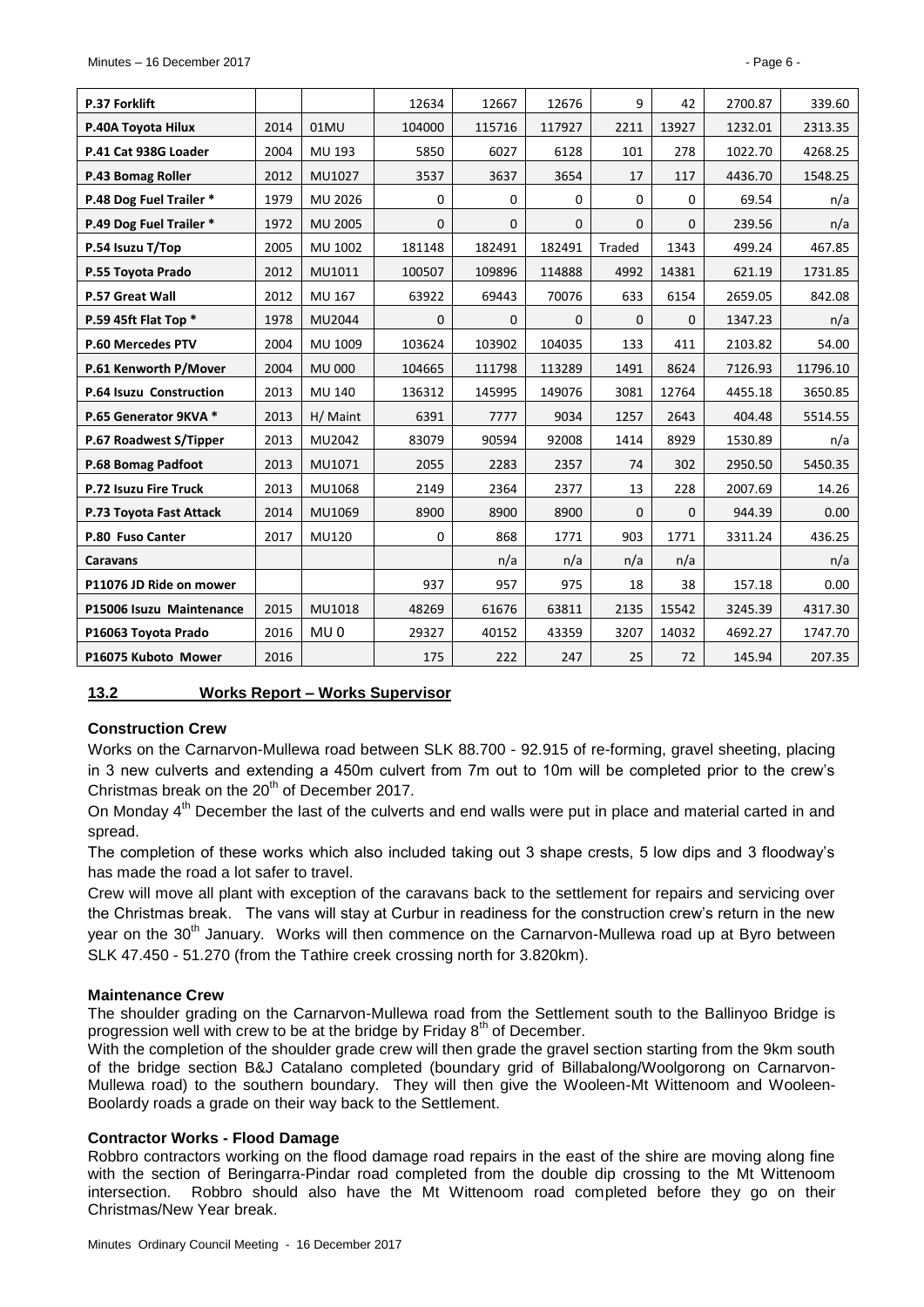Them contractors working on the flood damage road repairs on the Carnarvon-Mullewa road have completed works from the southern boundary approx. 7km south of Bullardoo to the Murchison Settlement as well as repairs to the Wooleen-Twin Peaks road.

Crew at this stage are approx. 2/3 way through repairs on Butchers Track and are expected to complete these works before their Christmas break on the 12<sup>th</sup> of December. Them contractors will return on the 2<sup>nd</sup> January 2018 to recommence works.

# **Heavy Maintenance**

Local contractor Squires Resources is progressing along fine with the pushing up of materials for the bunding works on the Beringarra-Pindar road. (4 bunds south of Murgoo and 6 bunds on the Mt Wittenoom-Wooleen road have been completed)

At my last inspection on the  $6<sup>th</sup>$  December Squires Resources crew were approx. half-way through a section just south of Boolardy on the Beringarra-Pindar road. Within these works crew have placed/ripped in a new section that requires drains while the dozer is in the area. Carting in the rest of the materials to complete the bunds will commence prior the Christmas break.

# **Work Supervisor General**

20<sup>th</sup>-21<sup>st</sup> November - Perth

22nd November - Construction 7hrs

- 23rd November Council Meeting
- 24<sup>th</sup> November Flood Damage road inspection
- 27<sup>th</sup> November Construction 9hrs
- 28<sup>th</sup> November LEMC Meeting
- 29<sup>th</sup> November Construction 8hrs

30<sup>th</sup> November - Meeting with CSIRO regarding air-strip

1<sup>st</sup> December - Construction pegging and looking for materials for the next works program (thanks to Andrew from Byro for your local input)

5<sup>th</sup> December - Construction 5hrs

6<sup>th</sup> December - Flood Damage, Heavy Maintenance inspections

# ROADS GRADED November – December 2017

| Name              | Length of Road | SLK's Graded<br>this month | Heavy<br>Maintenance | Comments                                 |
|-------------------|----------------|----------------------------|----------------------|------------------------------------------|
|                   |                |                            |                      |                                          |
| Carnarvon-Mullewa | 278.63km       | 82km                       |                      | Shoulder grading<br>Settlement to Bridge |

Total this month roads graded 82km shire crew

# **Recommendation:**

That the Work's Supervisor's report be accepted.

#### *Discussion:*

*The Works Supervisor (WS) advised that the Construction Crew will set up camp at Bryo and start works on the Beringarra - Byro road, after the Christmas break. The works programme includes a section of 4kms of which 2kms will be covered by flood damage works. Crew will return to the settlement on Tuesday afternoon to prepare machines for maintenance over the break.*

*The WS further advised that practical completion inspections of Flood Works will be carried out as each road is completed. He further advised that Greenfields have a thorough inspection checklist. A representative from the Shire, the Contractor, and Greenfields conduct the inspections.*

*The Works Supervisor (WS) commented that the Hilux traded in for the Isuzu finished at 120,185kms*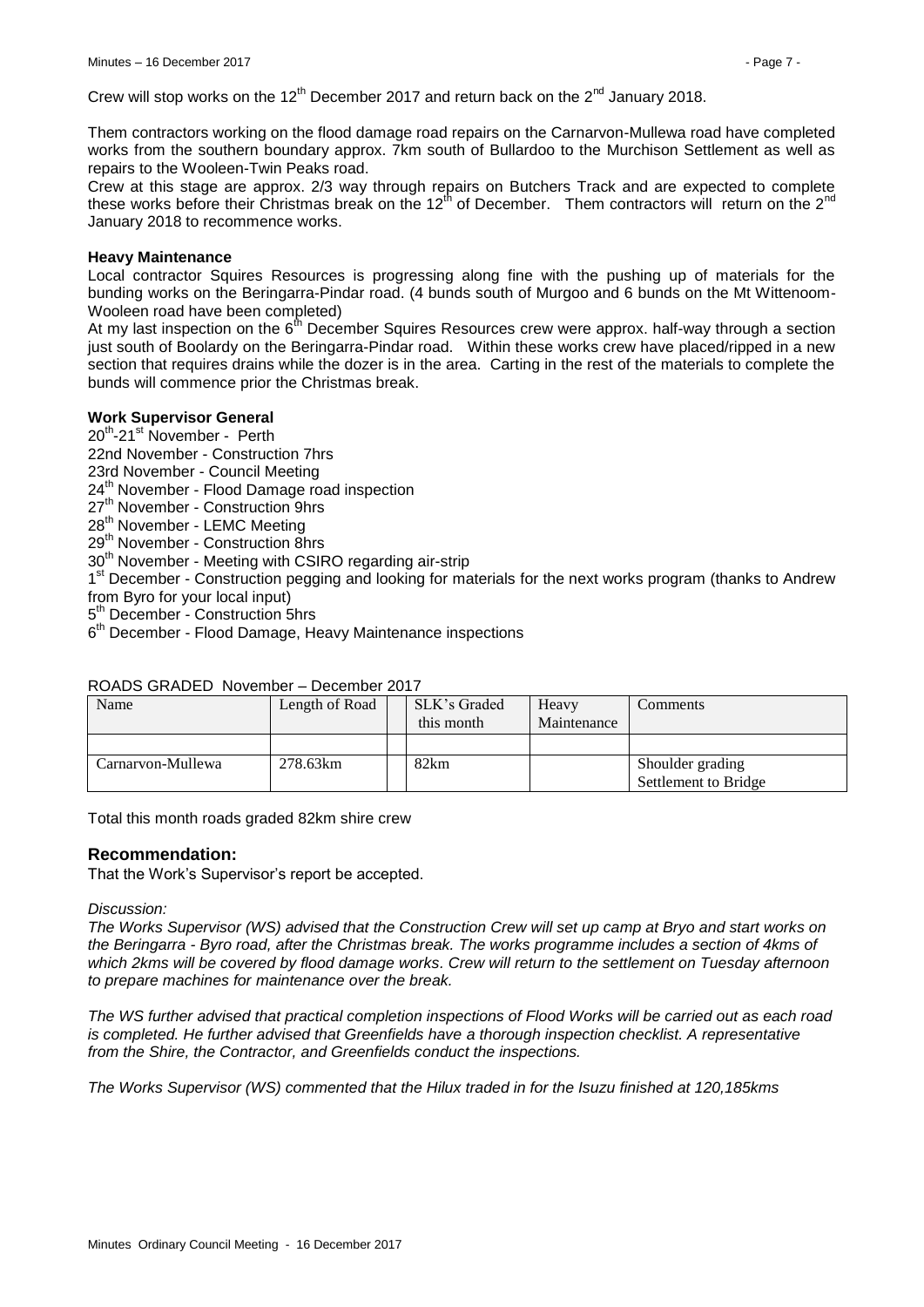Simple majority

| <b>Council Decision:</b><br><b>Moved: Councillor E Foulkes-Taylor</b> | <b>Seconded: Councillor P Squires</b> |            |
|-----------------------------------------------------------------------|---------------------------------------|------------|
| That the Work's Supervisor's report be accepted.                      |                                       |            |
| Carried                                                               | For: $6$                              | Against: 0 |
|                                                                       |                                       |            |

# <span id="page-7-0"></span>**14. ANNOUNCEMENTS CONCERNING MEETINGS ATTENDED**

# <span id="page-7-1"></span>**14.1 Shire President**

The President submitted the following report.

Attended the WALGA Murchison Country Zone meeting in Cue 24 November 2017. Nominations for various positions were read out by Murray Brown the zone secretary. There was only one nomination for the following positions so there were no elections required. Zone President – Rossco Foulkes-Taylor replaced Beth Walton (Sandstone president) who has done this job for around the past 9 to ten years. Zone Deputy President – Jorgen Jenson (president of Magnet Shire) Zone delegate to WALGA ( state council) – Les Price – Cue deputy president Zone deputy to WALGA – Rossco Foulkes-Taylor Zone delegate to LEMAC – Jo Kanny – Yalgoo president Zone deputy delegate to LEAMAC – Gail Trenfield – Yalgoo councillor.

*Councillor Emma Foulkes-Taylor thanked the President for accepting the role as President for the Murchison Country Zone.*

# <span id="page-7-2"></span>**14.2 Councillors**

Deputy Andrew Whitmarsh submitted the following writer report

# **Jeff Arbon and Geoff King , CSIRO - November 29th in Kensington**

Sandy McTaggart and myself met with the two Jeff's to discuss point of contact in regards to vermin control and fire brigade and any emergencies that may arise. Two contacts to get hold of are Brett Hiscock and Peter Nilon. We voiced ours concerns about not being always available in emergency situations. Jeff Arbon was going to get in touch with Rick Ryan and/or Combo in regards to getting hold of a fast attack unit. Jeff also requested dogger reports and they have been forwarded on.

# **SKA Stakeholders - December 7th**

Attended by Peter Dittrich and myself, nothing seems to have changed much from last meeting and Manchester centric operations could be causing issues. Interesting that tenders still planned to be sent out February and they have finished road design plans.

Regional Industry engagement plan has been drafted

# **Rangelands NRM board meeting, AGM and Strategic Planning – December 12th to 13 th**

The organisation has an Acting CEO in John Silver, as Gaye McKenzie has recently resigned. One staff member is leaving from the Kimberley office is moving to the Northern Territory. Last lot of funding runs out in 6 months and no details about NLP2 tender process has started yet, hopefully soon. Some funding opportunities have come out which I have already circulated.

New NLP program going to have deferred funding payments so smaller groups may struggle to survive. Rangelands NRM have considerable reserves

# <span id="page-7-3"></span>**15. REPORTS OF COMMITTEES**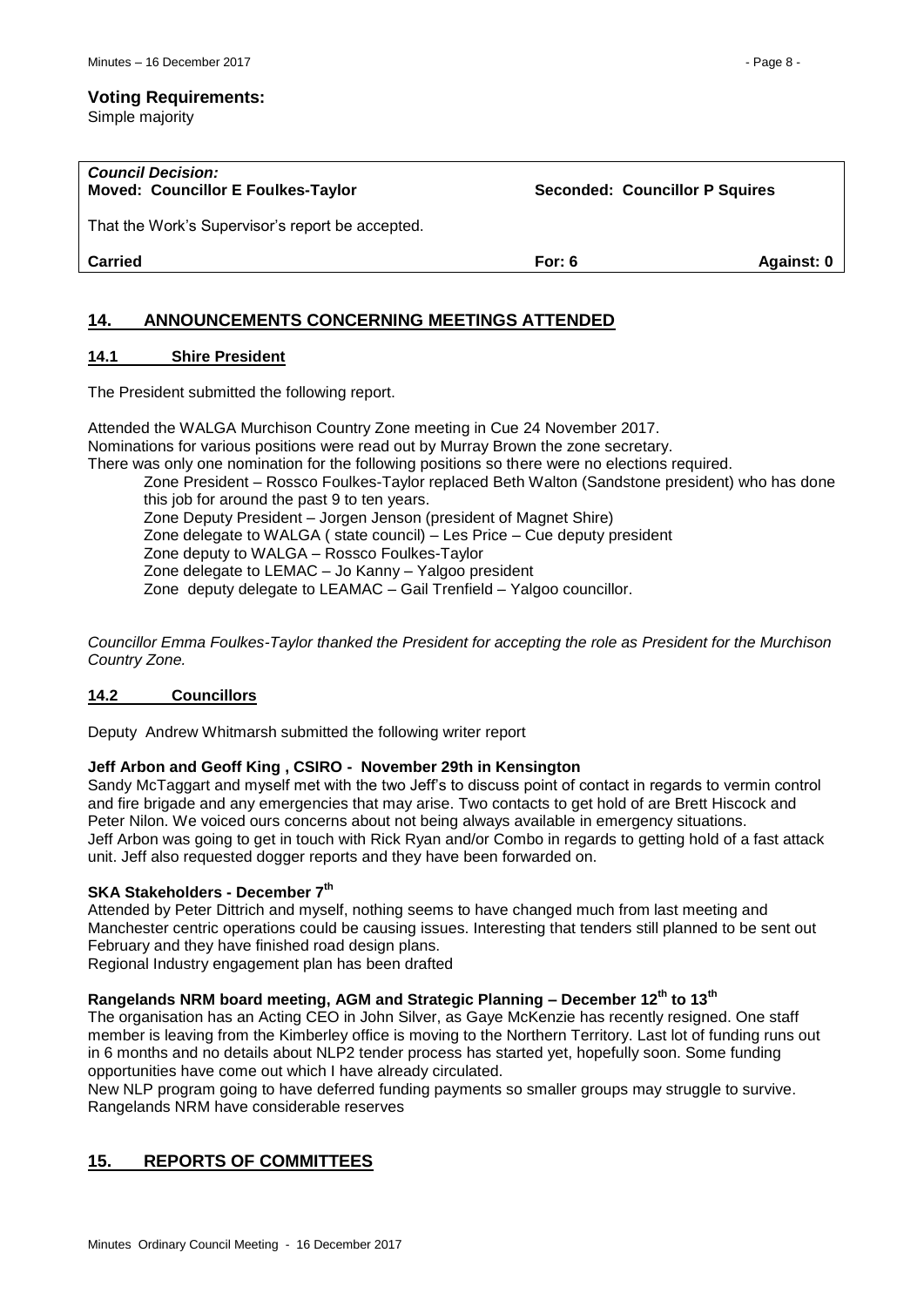#### <span id="page-8-0"></span>**15.1 Audit Committee**

The primary objective of the Audit Committee is to accept responsibility for the annual external audit and liaise with the local government's auditor so that Council can be satisfied with the performance of the local government in managing its financial affairs.

According to legislative requirements, the Audit Committee will meet with the auditor to discuss the Annual Financial Report, the Audit Report and the Management Letter. This meeting was held at 10:00 am Saturday 16<sup>th</sup> December 2017. The auditor attended that meeting by telephone.

Findings: The Financial Report for the year ended 30June 2017 had been submitted and audited.

#### **Recommendation:**

That Council note the report from the Audit Committee be endorsed.

#### **Voting Requirements:**

Absolute majority

#### *Council Decision:* **Moved: Councillor E Foulkes-Taylor Seconded: Councillor A Whitmarsh**

That Council note and endorse the report from the Audit Committee**.**

**Carried For: 6 Against: 0**

### <span id="page-8-1"></span>**15.2 Local Emergency Management Committee**

| File:              | 5.6                                                               |
|--------------------|-------------------------------------------------------------------|
| Author:            | Peter Dittrich - CEO                                              |
| Interest Declared: | No interest to disclose                                           |
| Date:              | 12th December 2017                                                |
| Attachments:       | 15.2.1 Minutes Local Emergency Management Committee Meeting       |
|                    | 15.2.2 Shire of Murchison Local Emergency Management Arrangements |
|                    | 15.2.3 Shire of Murchison Local Recovery Plan                     |

# **Matter for Consideration:**

Council to endorse:

- the Minutes of the Local Emergency Management Committee (LEMC) Meeting of the;
- the Local Emergency Management Arrangements (Version V01 2017) (LEMA); and
- the Local Recovery Plan (LRP)

which were endorsed by the LEMC.

#### **Background:**

It is a function of a local government —

- subject to the Emergency Management Act to ensure that effective local emergency management arrangements are prepared and maintained for its district;
- to manage recovery following an emergency affecting the community in its district; and
- to perform other functions given to the local government under the Emergency Management Act.

#### **Comment:**

There was a meeting of the LEMC on the  $28<sup>th</sup>$  November 2017, to:

- review emergency post-incident and post-exercise reports (nil to report)
- review the LEMA and LRP
- undertake a desktop exercise, and
- discuss general business.

The Shire of Murchison's reviewed Draft LEMA and LRP were presented to the meeting and both were endorsed. The LEMA and LRP were prepared in accordance with the Emergency Management Act 2005.

The purpose of the documents is to detail:

- The Shire of Murchison's policies for emergency management;
- The roles and responsibilities of public authorities and other persons involved in emergency management in the district;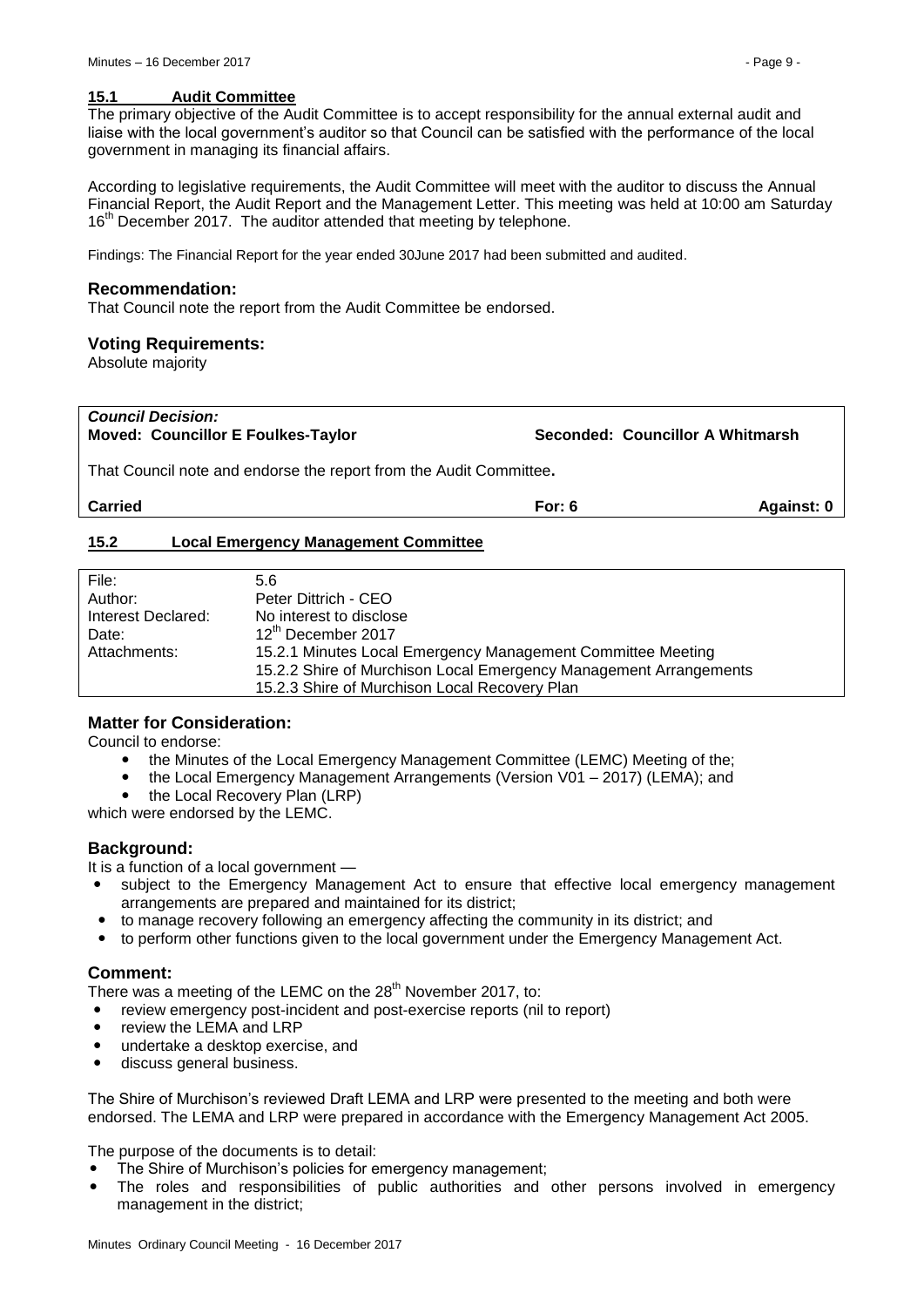- Procedures for the coordination of emergency management operations and activities;
- A description of emergencies that could occur in the Shire of Murchison;
- Strategies and priorities for emergency management in the Shire of Murchison;
- Other matters about emergency management in the Shire of Murchison prescribed by the regulations; and
- Other matters about emergency management in the Shire of Murchison the local government considers appropriate. [s. 41(2) of the EM Act 2005]

The committee also undertook a Desktop Exercise ("Oasis') to test the effectiveness of the LEMA and to:

- evaluate Murchison's Emergency Services response
- Test the triggers that exist within Murchison's LEMA that will lead to the development of an Incident support Group (ISG) and
- To measure the effectiveness of the LEMA to support an ISG.

Lessons learnt from the desktop exercise were:

- More is gained from practical exercises
- The exercise has given us a mental plan
- The reality is that response agencies (DFES/Police/Ambulance) are three or four hours away and so response will sit with the local government.

Minutes of the meeting are attached, along with a copy of the LEMA and TRP.

# **Recommendation:**

That Council endorse:

- the Minutes of the Local Emergency Management Committee (LEMC) Meeting of the 28 November 2017;
- the Local Emergency Management Arrangements (Version V01 2017) (LEMA); and
- the Local Recovery Plan (LRP)

# **Voting Requirements:**

Simple majority

| <b>Council Decision:</b><br>Moved: Councillor A Whitmarsh                                                                                                                                                         |          | Seconded: Councillor E Foulkes-Taylor |
|-------------------------------------------------------------------------------------------------------------------------------------------------------------------------------------------------------------------|----------|---------------------------------------|
| That Council endorse:<br>the Minutes of the LEMC Meeting of the 28 November 2017;<br>٠<br>the Local Emergency Management Arrangements (Version V01 - 2017) (LEMA); and<br>٠<br>the Local Recovery Plan (LRP)<br>٠ |          |                                       |
| <b>Carried</b>                                                                                                                                                                                                    | For: $6$ | Against: 0                            |
| 16.<br><b>FINANCE</b>                                                                                                                                                                                             |          |                                       |

# <span id="page-9-1"></span><span id="page-9-0"></span>**16.1 Financial Activity Statements November 2017**

| File:              |                                                   |
|--------------------|---------------------------------------------------|
| Author:            | Ina Edwardson - Deputy Chief Executive Officer    |
| Interest Declared: | No interest to disclose                           |
| Date:              | 8 December 2017                                   |
| Attachments:       | Financial Activity Statements to 30 November 2017 |
|                    | <b>Statement of Financial Position</b>            |
|                    | Operating Statement by Program                    |
|                    | Operating Statement by Nature & Type              |
|                    | <b>Accounts Activity</b>                          |
|                    | <b>General Ledger Trial Balance</b>               |

# **Matter for Consideration:**

Council to consider adopting the Monthly Financial Statements for November 2017.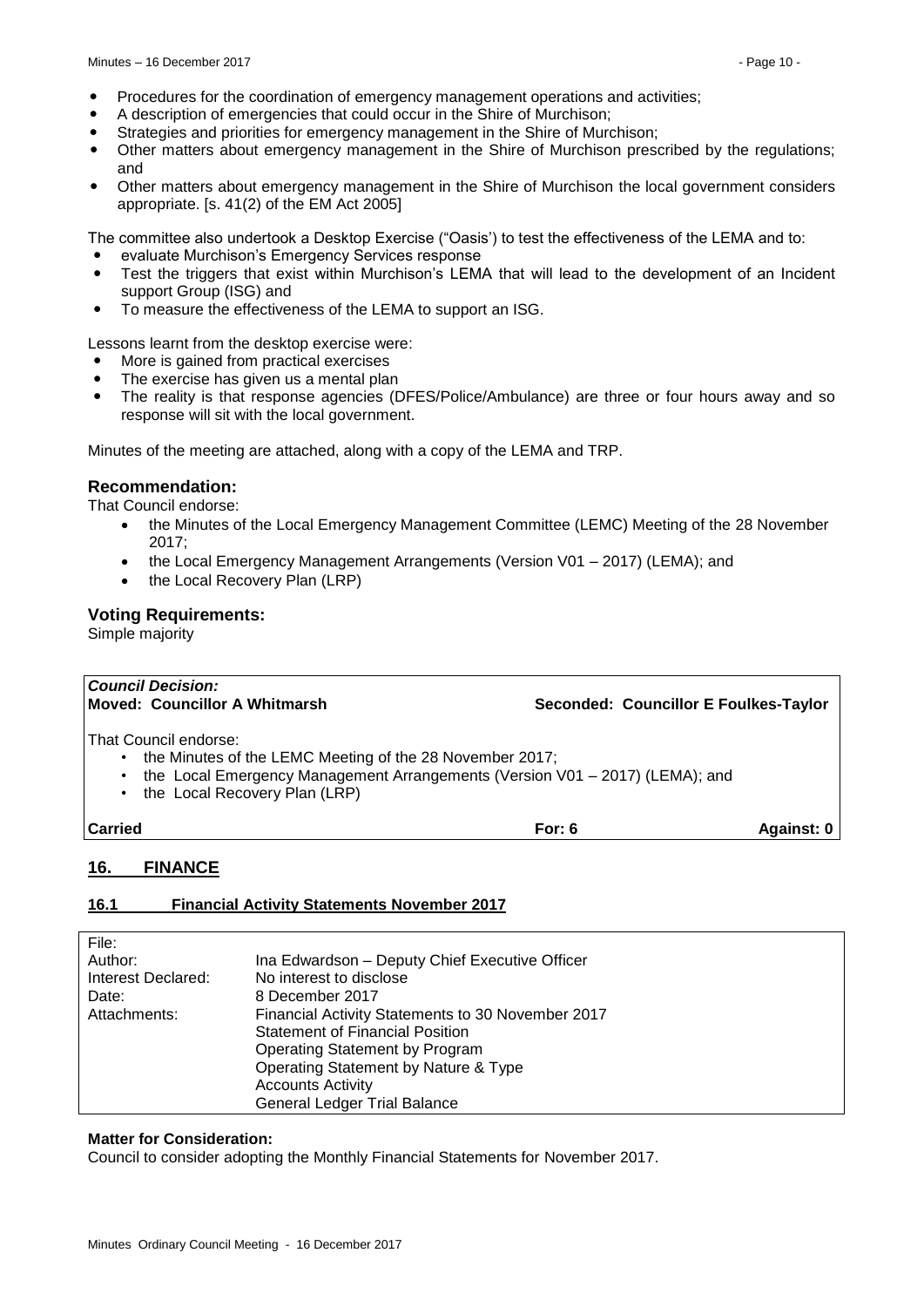#### **Background:**

The Local Government (Financial Management) Regulations 1996. Regulation 34 requires that local government report on a monthly basis and prescribes what is required to be reported.

#### **Comment:**

The Current Position at 30 November 2017 is a surplus of \$3,117,706

| Variances - YTD Budget to YTD<br>Actual<br><b>Budgeted Closing Funding</b><br>Surplus (Deficit) |             | 2,954,963 |
|-------------------------------------------------------------------------------------------------|-------------|-----------|
| Plus Variance to Opening Surplus                                                                | 100,322     |           |
| Plus Operating Revenues down                                                                    | 28,640      |           |
| Less Operating Expenditure up                                                                   | (515)       |           |
| <b>Plus Operating Activities Excluded</b>                                                       | 45,684      |           |
| Plus Investing Activities down                                                                  | 810,214     |           |
| Plus New Debentures up                                                                          | 436,770     |           |
| Less Transfer from reserves down                                                                | (1,545,293) |           |
| Plus Transfer to reserves down                                                                  | 286,822     |           |
| <b>Total Variances</b>                                                                          |             | 162,743   |
| Actuals Closing surplus (Deficit)                                                               |             | 3,117,706 |

Refer to October 2017 Financials for explanation of variances. Review of the YTD Budgets will be completed by December 2017.

The following Term Deposits are currently held as at 30 November 2017:

| Beringarra Cue Road Reserve Term Deposit | \$3,771,029 | @ 1.78% Maturity 18/12/2017 |
|------------------------------------------|-------------|-----------------------------|
| Crosslands MCF Term Deposit              | \$ 373,982  | @ 2.00% Maturity 25/12/2017 |

#### **Statutory Environment:**

Local Government Act 1995

Section 6.4–Specifies that a local government is to prepare "such other financial reports" as is prescribed.

Local Government (Financial Management) Regulations 1996 Regulation 34 states:

> (1) A local government is to prepare each month a statement of financial activity reporting on the sources and applications of funds, as set out in the annual budget under regulation 22(1)(d) for that month in the following detail:

(a) Annual budget estimates, taking into account any expenditure incurred for an additional purpose under section 6.8(1) (b) or (c);

(b) Budget estimates to the end of month to which the statement relates;

(c) Actual amounts of expenditure, revenue and income to the end of the month to which the statement relates;

(d) Material variances between the comparable amounts referred to in paragraphs (b) and (e) The net current assets at the end of the month to which the statement relates.

**Strategic Implications:** Nil.

**Policy Implications:**

Nil.

#### **Budget/Financial Implications:**

Reports showing year to date financial performance allow monitoring of actual expenditure, revenue and overall results against budget targets.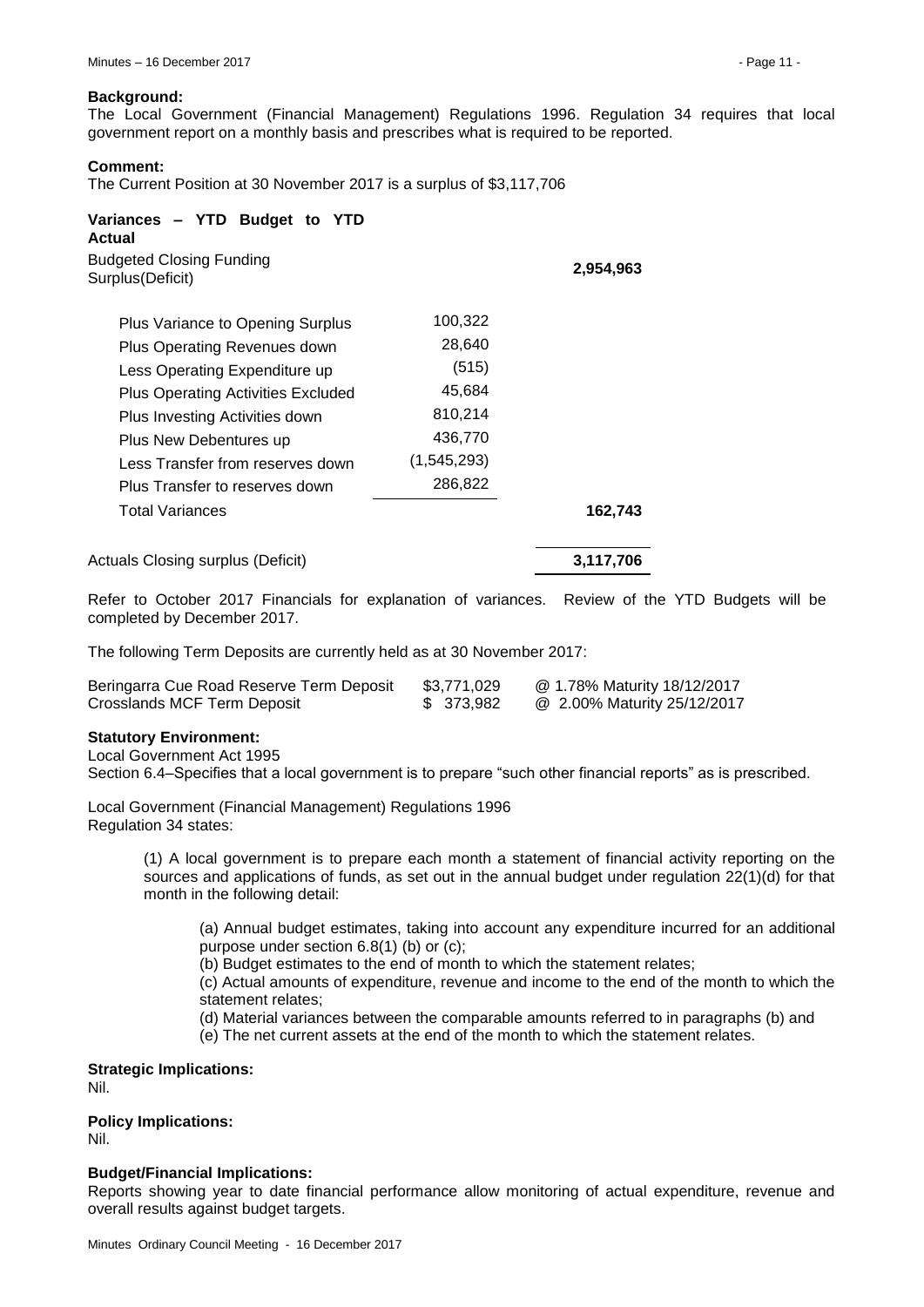#### **Sustainability Implications:**

- **Environmental:**
- There are no known significant environmental considerations **Economic:**
- There are no known significant economic considerations
- **Social:** There are no known significant considerations

# **Consultation:**

Moore Stephens

#### **Recommendation:**

That Council adopt the financial statements for the period ending 30 November 2017 as attached.

*Discussion:*

*The DCEO informed Council that the Administration and Finance staff had worked under tight deadlines to get the accounts and reports to Moore Stephens by 6 December 2017 to ensure the financials could be finalised for the 16 December 2017 Ordinary Council Meeting.* 

*The DCEO advised that the over allocations of overheads and recoveries of costs still to be reviewed, as noted in the audit report for 2016-17. She further advised that the Employee Annual Leave liability entitlement would be reduced as staff took annual leave entitlements over the Christmas/New year period, and the Sundry's Creditors balance at 30 November 2017 of \$794k was invoices received from the Flood Damage Contractor totally \$743K which were paid on 1 December 2017. The DCEO gave a summarised report of the Wandrra Flood Damage YTD costs, recoups and Treasury drawdowns. At 30 November 2017 Contractor Invoices expenditure was \$1,983,709, Main Road recoups \$949,752 and loans from Treasury \$1,165,650 an unspent balance of \$131,693.*

*The CEO advised that the DCEO had put in place a Cash flow Plan to monitor the WANDRRA Flood Damage Project, to ensure funds available when contractor payments are made, date recoups for expenditure from received from Main Roads and funding requirements from Treasury.*

*The President asked if the CEO and DCEO as previously requested, had resolved that the Beringarra-Cue Road maintenance costs of \$350k had been transferred out of the Beringarra-Cue Road Reserve.*

*The CEO advised that both he and the DCEO had carried out the investigations and found that the funds had been transferred out of the Beringarra-Cue Road Reserve 30 June 2015.*

#### **Voting Requirements:**

Simple majority

| <b>Council Decision:</b><br><b>Moved: Councillor G Mead</b>                                     | <b>Seconded: P Sauires</b> |
|-------------------------------------------------------------------------------------------------|----------------------------|
| That Council adopt the financial statements for the period ending 30 November 2017 as attached. |                            |

**Carried For: 6 Against: 0**

#### <span id="page-11-0"></span>**16.2 Accounts Paid since the last list was adopted/endorsed by Council**

| File:              | 4 37 1                                         |
|--------------------|------------------------------------------------|
| Author:            | Ina Edwardson - Deputy Chief Executive Officer |
| Interest Declared: | No interest to disclose                        |
| Date:              | 11 December 2017                               |
| Attachments:       | EFT & Cheque Details for November 2017         |

#### **Matter for Consideration:**

Endorsement of accounts paid during the month of November 2017.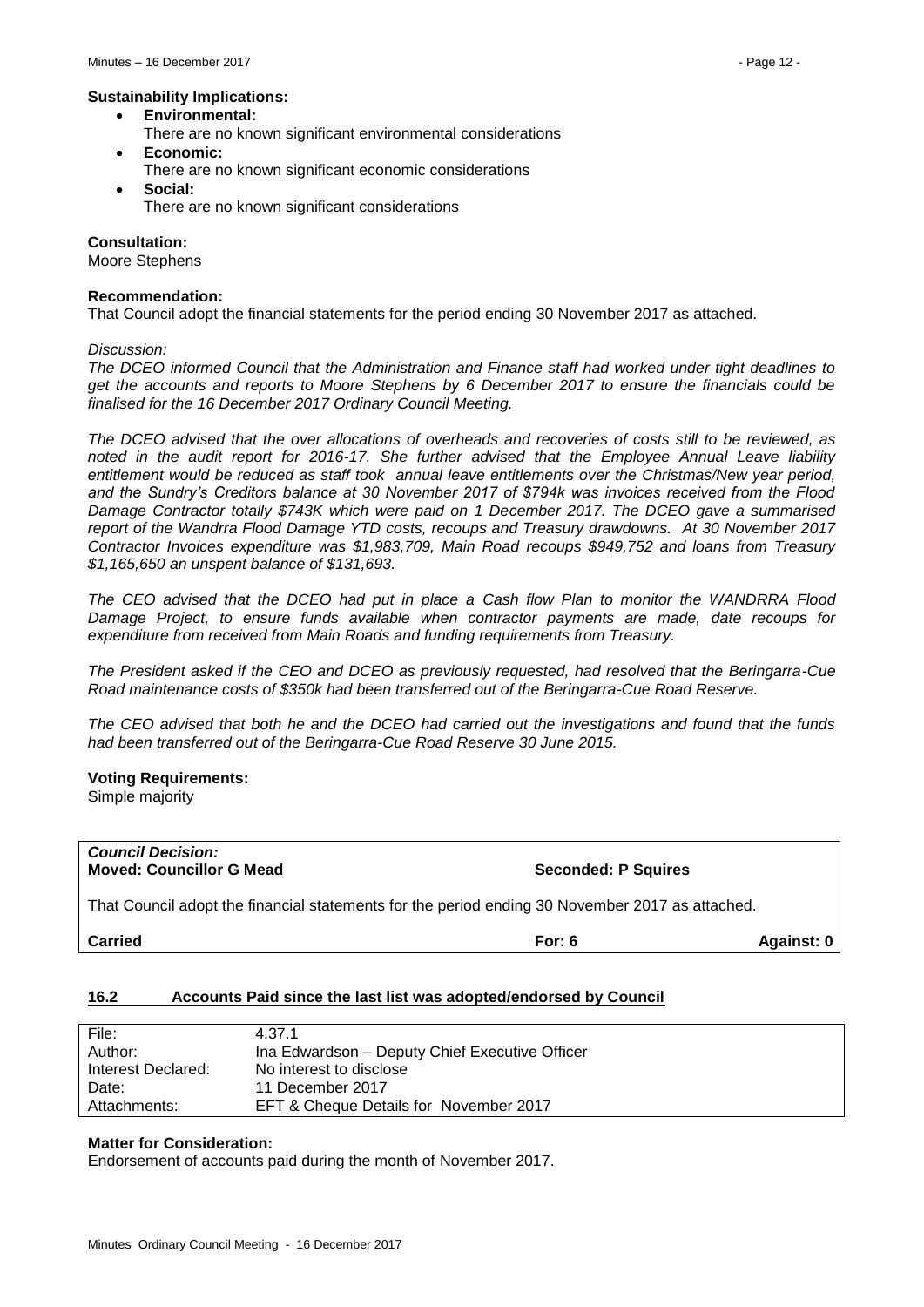### **Background:**

If the local government has delegated to the CEO the exercise of its power to make payments from the municipal fund or the trust fund, then the CEO is to prepare a list of accounts paid by the CEO during the month to present to Council.

# **Comment:**

Payments made during the month of November 2017 are attached.

### **Statutory Environment:**

Local Government (Financial Management) Regulations 1996 Regulation 13 states:

(1) If the local government has delegated to the CEO the exercise of its power to make payments from the municipal fund or the trust fund, a list of accounts paid by the CEO is to be prepared each month showing for each account paid since the last such list was prepared —

- (a) the payee's name; and
- (b) the amount of the payment; and
- (c) the date of the payment; and
- (d) sufficient information to identify the transaction.
- (2) A list of accounts for approval to be paid is to be prepared each month showing —

(a) for each account which requires council authorisation in that month —

- (i) the payee's name; and
- (ii) the amount of the payment; and
- (iii) sufficient information to identify the transaction; and
- (b) the date of the meeting of the council to which the list is to be presented
- (3) A list prepared under sub regulation (1) or (2) is to be  $-$

(a) presented to the council at the next ordinary meeting of the council after the list is prepared; and

(b) recorded in the minutes of that meeting.

**Strategic Implications:** None

**Policy Implications:** None

#### **Budget/Financial Implications:**

Payment from the Municipal, Trust and Reserve Bank Accounts.

# **Sustainability Implications:**

- **Environmental:**
	- There are no known significant environmental considerations
- **Economic:**
	- There are no known significant economic considerations
- **Social:**
	- There are no known significant considerations

**Consultation:**

Moore Stephens

#### **Recommendation:**

That the accounts as per the attached Schedule presented to this meeting totalling \$2,120,818.27 which includes \$787,934.73 of intra account transfers for the month of November 2017, be endorsed by Council.

#### *Discussion:*

*Cr Q Fowler asked if the costs for advertising in the 2018 Australia's Golden Outback Holiday Planner should be free. The CEO advised that the Shire of Murchison pays a fee to be included in the Annual Holiday Planner's Outback Pathways, to encourage tourism into the Murchison Region.* 

*Cr P Squires asked if the costs was for the accommodation and meals for Pest A Kill at the Murchison Oasis Road House was correct. The CEO advised that the description of payments captures the details of one payment, and does necessarily pick up the details when there are various invoices as in this instance. This*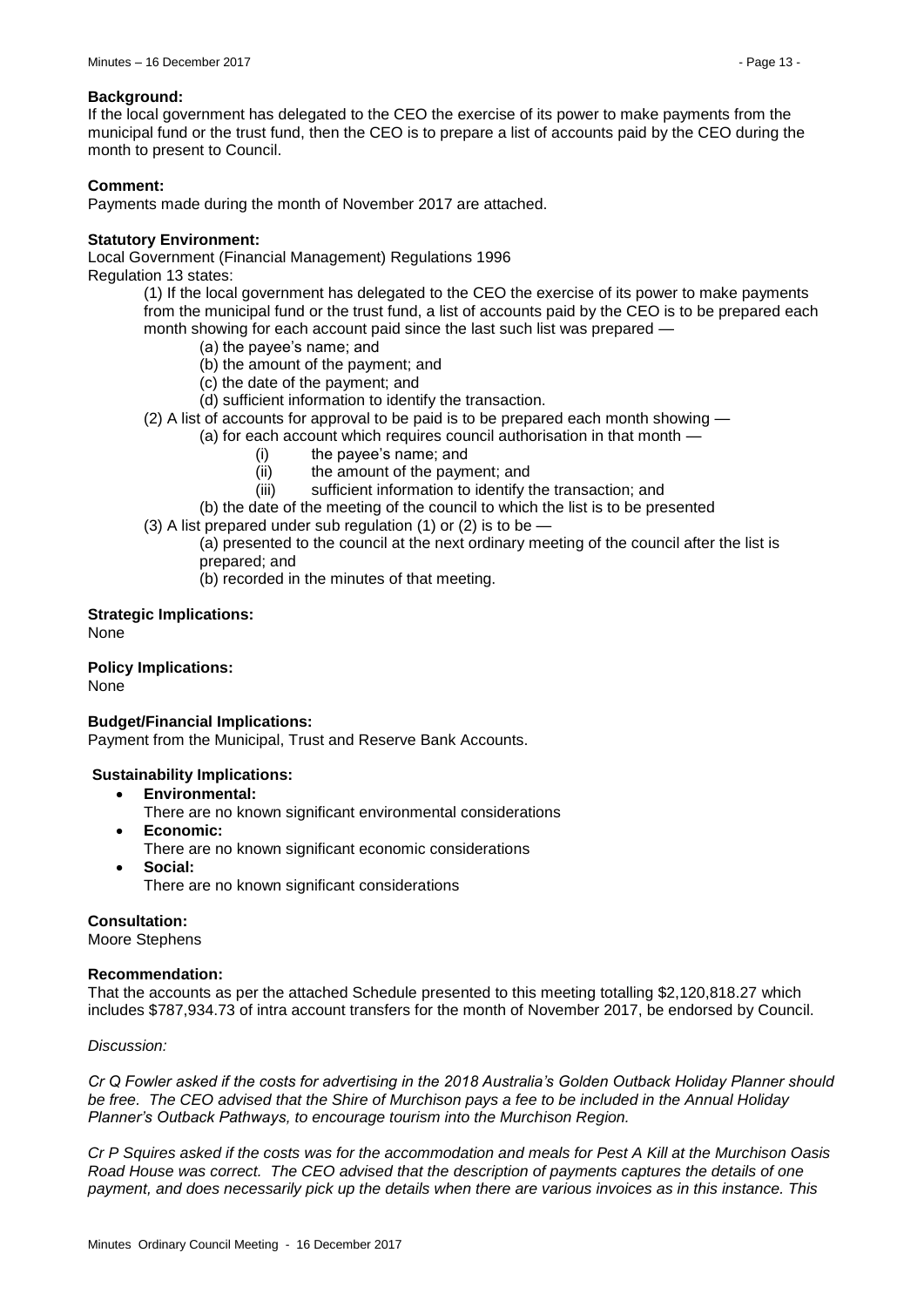*payment description should have been various invoices which included retainer payments. The DCEO reviews the payment list descriptions to attempt to give accurate payment details.*

*Cr P Squires asked if the Shire had considered the lease of the coffee machine.*

*The CEO advised that the option had been considered*

#### **Voting Requirements:**

Simple majority

# *Council Decision:*

#### **Moved: Councillor A Whitmarsh <b>Seconded: Councillor Q Fowler** Seconded: Councillor Q Fowler

That the accounts as per the attached Schedule presented to this meeting totalling \$2,120,818.27 which includes \$787,934.73 of intra account transfers for the month of November 2017, be endorsed by Council.

| <b>Carried</b><br>For: | Against: 0 |
|------------------------|------------|
|------------------------|------------|

#### <span id="page-13-0"></span>**16.3 Financial Report 2016-17**

| File:              | 2.2                                                            |
|--------------------|----------------------------------------------------------------|
| Author:            | Peter Dittrich - CEO                                           |
| Interest Declared: | No interest to disclose                                        |
| Date:              | 12 December 2017                                               |
| Attachments:       | Financial Report 2016-17 including Independent Auditors Report |

### **Matter for Consideration:**

Council to consider the recommendation of the Audit Committee in regard to the Financial Report for 2016- 17.

# **Background:**

A local government is to prepare a Financial Report for the preceding financial year and such other financial reports as are prescribed.

#### **Comment:**

The 2016-17 Financial Report was prepared and sent to the Auditor by the 30<sup>th</sup> September as prescribed.

At its meeting at 9:45 am today, the Audit Committee reviewed the Financial Report, discussing the Audit Findings and Management Letter with the Auditor.

The Audit Committee reported on its meeting at Item 15.1 and makes its recommendation to Council below.

#### **Statutory Environment:**

Division 3 — Reporting on activities and finance

6.4. Financial report

(1) A local government is to prepare an annual financial report for the preceding financial year and such other financial reports as are prescribed.

(2) The financial report is to —

(a) be prepared and presented in the manner and form prescribed; and

(b) contain the prescribed information.

(3) By 30 September following each financial year or such extended time as the Minister allows, a local government is to submit to its auditor —

(a) the accounts of the local government, balanced up to the last day of the preceding financial year; and (b) the annual financial report of the local government for the preceding financial year.

# **Strategic Implications:**

Nil.

#### **Policy Implications:** Nil.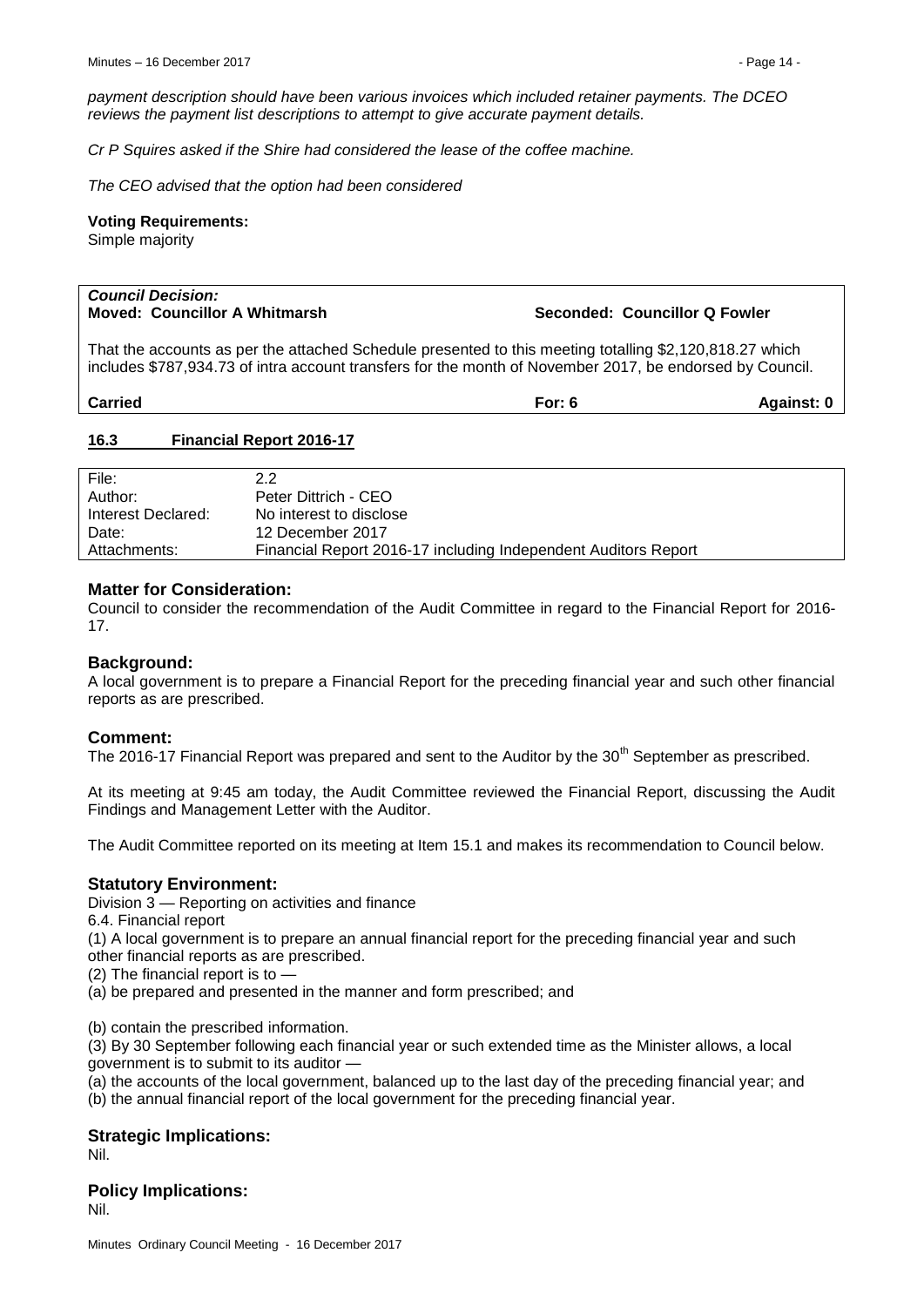# **Budget/Financial Implications:**

The cost of the annual audit is included in the 2017-18 Budget

### **Sustainability Implications:**

- **Environmental:**
	- There are no known significant environmental considerations
- **Economic:**
	- There are no known significant economic considerations
	- **Social:** There are no known significant considerations

# **Consultation:**

Moore Stephens RSM Ina Edwardson

#### **Recommendation of Audit Committee:** TBA

*That the Financial Report for 2016-17 be adopted by Council.*

# **Voting Requirements:**

Simple majority

| <b>Council Decision:</b><br><b>Moved: Councillor E Foulkes-Taylor</b><br>That the Financial Report for 2016-17 be adopted by Council. | <b>Seconded: P Squires</b> |            |
|---------------------------------------------------------------------------------------------------------------------------------------|----------------------------|------------|
| <b>Carried</b>                                                                                                                        | For: $6$                   | Against: 0 |

# <span id="page-14-0"></span>**17. DEVELOPMENT**

Nil

# <span id="page-14-1"></span>**18. ADMINISTRATION**

# <span id="page-14-2"></span>**18.1 Acceptance of the Shire of Murchison Information Statement 2017**

| File:<br>Author:   | 1.2<br>Peter Dittrich - CEO |
|--------------------|-----------------------------|
| Interest Declared: | No interest to disclose     |
| Date:              | 12 December 2017            |
| Attachments:       | Information Statement 2017  |

# **Matter for Consideration:**

Council to consider accepting the Shire of Murchison Information Statement 2017

# **Background:**

The Freedom of Information Act 1992 (FOI Act) created a general right of access to documents held by state and local government agencies. The FOI Act requires agencies, including local governments, to make available details about the kind of information they hold and enables persons to ensure that personal information held by government agencies about them is accurate, complete, up-to-date and not misleading.

Section 96 (1) of the Freedom of Information Act 1992 requires each government agency, including local governments, to prepare and publish annually, an Information Statement that includes the following:

- the Agency's Mission Statement
- details of legislation administered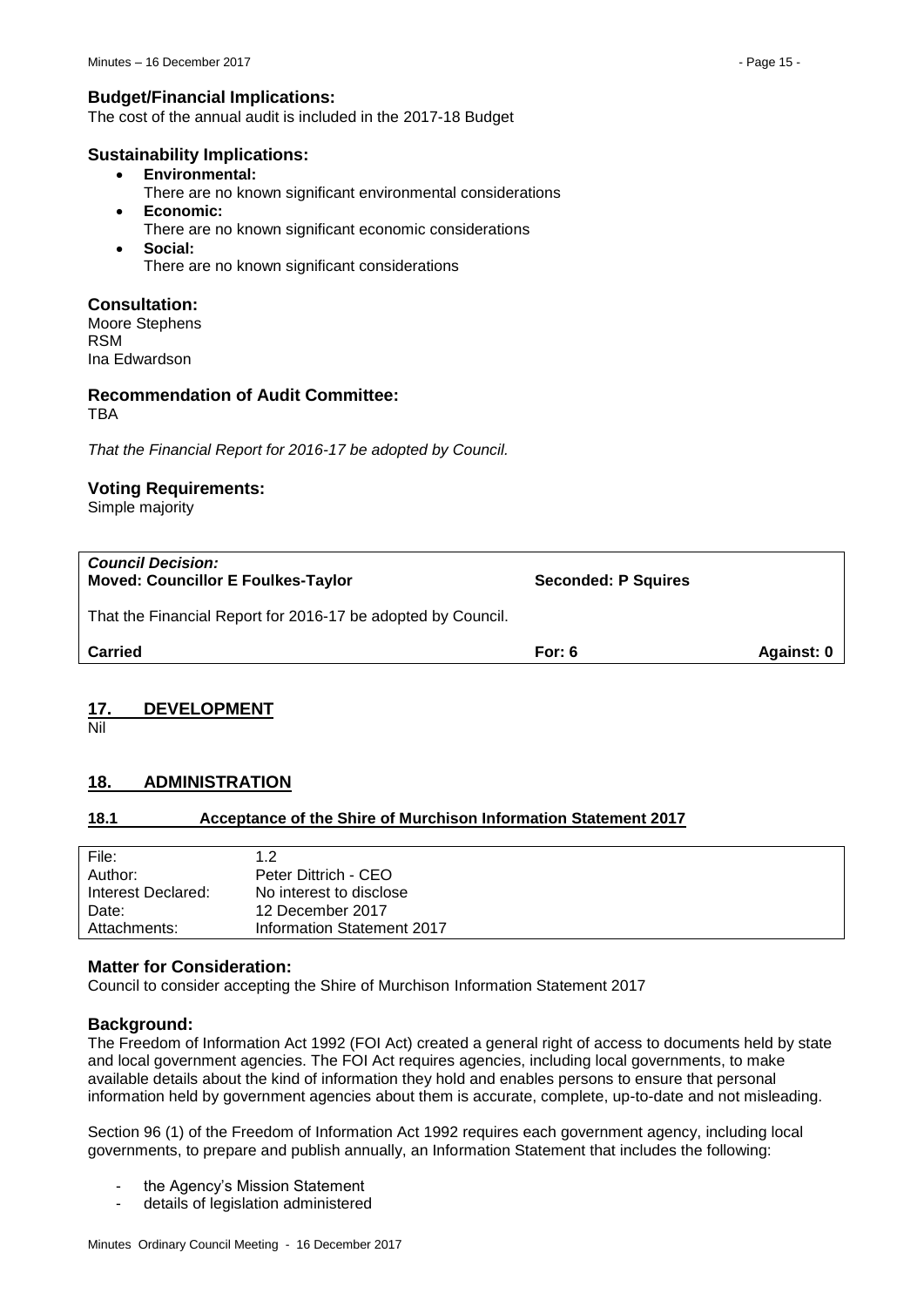- details of the agency structure
- details of decision making functions
- opportunities for public participation in the formulation of policy and performance of agency functions
- documents held by the agency
- the operation of FOI in the agency

#### **Comment:**

It is the aim of the Shire of Murchison to make information available promptly, at the least possible cost and wherever possible, documents will be provided outside the Freedom of Information (FOI) process.

### **Statutory Environment:**

Freedom of Information Act 1992 Local Government Act 1995 Division 7 Access to Information

### **Sustainability Implications**

- **Environmental**
	- There are no known significant environmental implications associated with this decision **Economic**
	- There are no known significant economic implications associated with this decision
- **Social**
	- There are no known significant social considerations associated with this decision

### **Strategic Implications:**

This is a statutory function.

### **Policy Implications:**

Nil

**Financial Implications:** Nil

#### **Consultation:**

Nil

#### **Recommendation:**

That Council accepts the Shire of Murchison Information Statement 2017 as presented and attached.

# **Voting Requirements:**

Simple Majority

That Council accepts the Shire of Murchison Information Statement 2017 as presented and attached.

| <b>Carried</b> | For: 6 | Against: 0 |
|----------------|--------|------------|
|                |        |            |

# <span id="page-15-0"></span>**18.2 Acceptance of the 2016-17 Annual Report**

| File:              | 1.2                            |
|--------------------|--------------------------------|
| Author:            | Peter Dittrich - CEO           |
| Interest Declared: | No interest to disclose        |
| Date:              | 12 <sup>th</sup> December 2017 |
| Attachments:       | 2016-17 Annual Report          |
|                    |                                |

#### **Matter for Consideration:**

The Annual Report for the 2016-17 financial year is presented for consideration by the Council. In accordance with s5.55 of the Local Government Act the Annual report will be made available to the public after it is accepted by Council.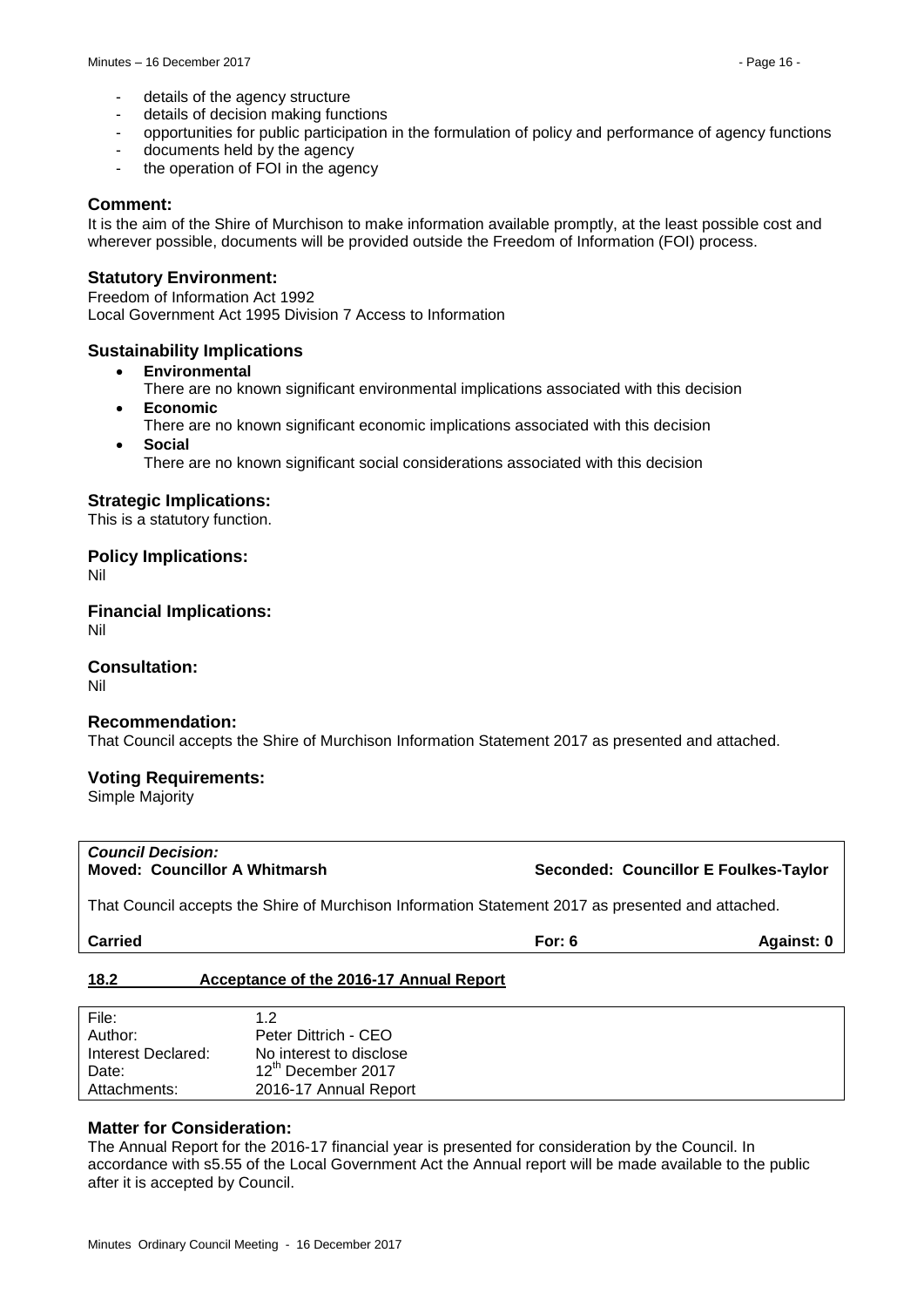# **Background:**

Local Government is to prepare an Annual Report for each financial year containing:

- (a) a report from the mayor or president
- (b) a report from the CEO
- (c) an overview of the plan for the future
- (d) the financial report for the financial year
- (e) information as may be prescribed in relation to payments to employees
- (f) the auditor's report for the financial year
- (g) information regarding Disability access and inclusion
- (h) details in the register of complaints

The Annual Report is to be the first item considered at the Annual General Meeting of Electors.

# **Comment:**

The 2016-17 Annual Report has been prepared according to section 5.53 of the Local Government Act. The Financial Statement for the Year Ending 30 June 2017, which is included in the Annual Report has been audited by RSM Bird Cameron and in their opinion, gives a true and fair view of the financial position of the Shire of Murchison as at 30 June 2017. The Independent Auditors Report is included in the Annual Financial Report.

An Electors general meeting will be convened within 56 days of Council accepting this annual report. The suggested date and time being 2 pm Saturday 3<sup>rd</sup> February 2018.

# **Statutory Environment:**

5.53. Annual reports

(1) The local government is to prepare an annual report for each financial year.

(2) The annual report is to contain —

(a) a report from the mayor or president; and

(b) a report from the CEO; and

 $[(c), (d)$  deleted]

(e) an overview of the plan for the future of the district made in accordance with section 5.56, including major initiatives that are proposed to commence or to continue in the next financial year; and

(f) the financial report for the financial year; and

(g) such information as may be prescribed in relation to the payments made to employees; and (h) the auditor's report for the financial year; and

(ha) a matter on which a report must be made under section 29(2) of the Disability Services Act 1993; and

(hb) details of entries made under section 5.121 during the financial year in the register of complaints, including —

- (i) the number of complaints recorded in the register of complaints; and
- (ii) how the recorded complaints were dealt with; and
- (iii) any other details that the regulations may require; and

(i) such other information as may be prescribed

5.54. Acceptance of annual reports

(1) Subject to subsection (2), the annual report for a financial year is to be accepted\* by the local government no later than 31 December after that financial year.

Absolute majority required.

(2) If the auditor's report is not available in time for the annual report for a financial year to be accepted by 31 December after that financial year, the annual report is to be accepted by the local government no later than 2 months after the auditor's report becomes available.

#### 5.55. Notice of annual reports

The CEO is to give local public notice of the availability of the annual report as soon as practicable after the report has been accepted by the local government.

5.27. Electors' general meetings

(1) A general meeting of the electors of a district is to be held once every financial year.

(2) A general meeting is to be held on a day selected by the local government but not more than 56 days after the local government accepts the annual report for the previous financial year.

(3) The matters to be discussed at general electors' meetings are to be those prescribed.

5.29. Convening electors' meetings

(1) The CEO is to convene an electors' meeting by giving —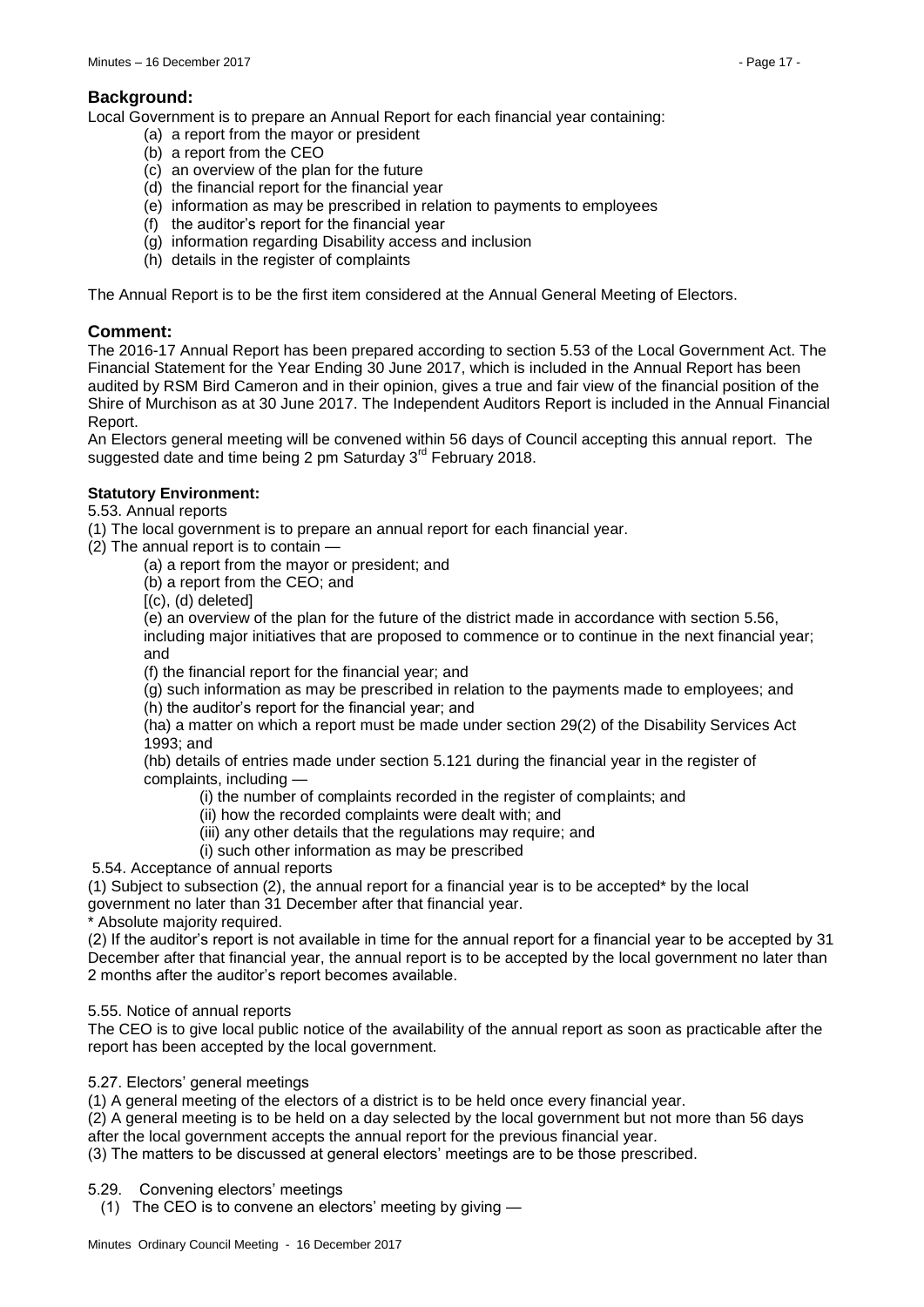- (a) at least 14 days' local public notice; and
- (b) each council member at least 14 days' notice,

of the date, time, place and purpose of the meeting.

### **Sustainability Implications**

- **Environmental**
	- There are no known significant environmental implications associated with this decision
- **Economic**
- There are no known significant economic implications associated with this decision
- **Social**

There are no known significant social considerations associated with this decision

# **Strategic Implications:**

This is a statutory function.

### **Policy Implications:**

Nil

**Financial Implications:** Nil

# **Consultation:**

Moore Stephens RSM Bird Cameron

### **Recommendation:**

- 1) That Council accepts the Annual Report for 2016-17
- 2) That the Electors Annual General meeting be held at 2pm on the  $3<sup>rd</sup>$  February 2018

# **Voting Requirements:**

Absolute Majority

|                                                      | <b>Council Decision:</b><br><b>Moved: Councillor P Squires</b><br>Seconded: Councillor G Mead                                          |          |            |  |  |
|------------------------------------------------------|----------------------------------------------------------------------------------------------------------------------------------------|----------|------------|--|--|
| $\left( \begin{matrix} 1 \end{matrix} \right)$<br>2) | That Council accepts the Annual Report for 2016-17<br>That the Electors Annual General meeting be held at 2pm on the 3rd February 2018 |          |            |  |  |
| <b>Carried</b>                                       |                                                                                                                                        | For: $6$ | Against: 0 |  |  |
| 18.3                                                 | 2018 Meeting Time Trial                                                                                                                |          |            |  |  |

<span id="page-17-0"></span>

| File:              | 4.16                                     |
|--------------------|------------------------------------------|
| Author:            | Peter Dittrich - Chief Executive Officer |
| Interest Declared: | No interest to disclose                  |
| Date:              | 12 December 2017                         |
| Attachments:       | Nil                                      |

#### **Matter for Consideration:**

Council to consider trialling a later meeting start time for the first three Ordinary Council meetings to be held in 2018

# **Background:**

The precedent is that Ordinary Council meetings start at 10 am. It is proposed that the February, March, and April meetings of 2018 start at 12 Noon.

#### **Comment:**

If the meeting start time were moved to 12 Noon the day's program would be as follows: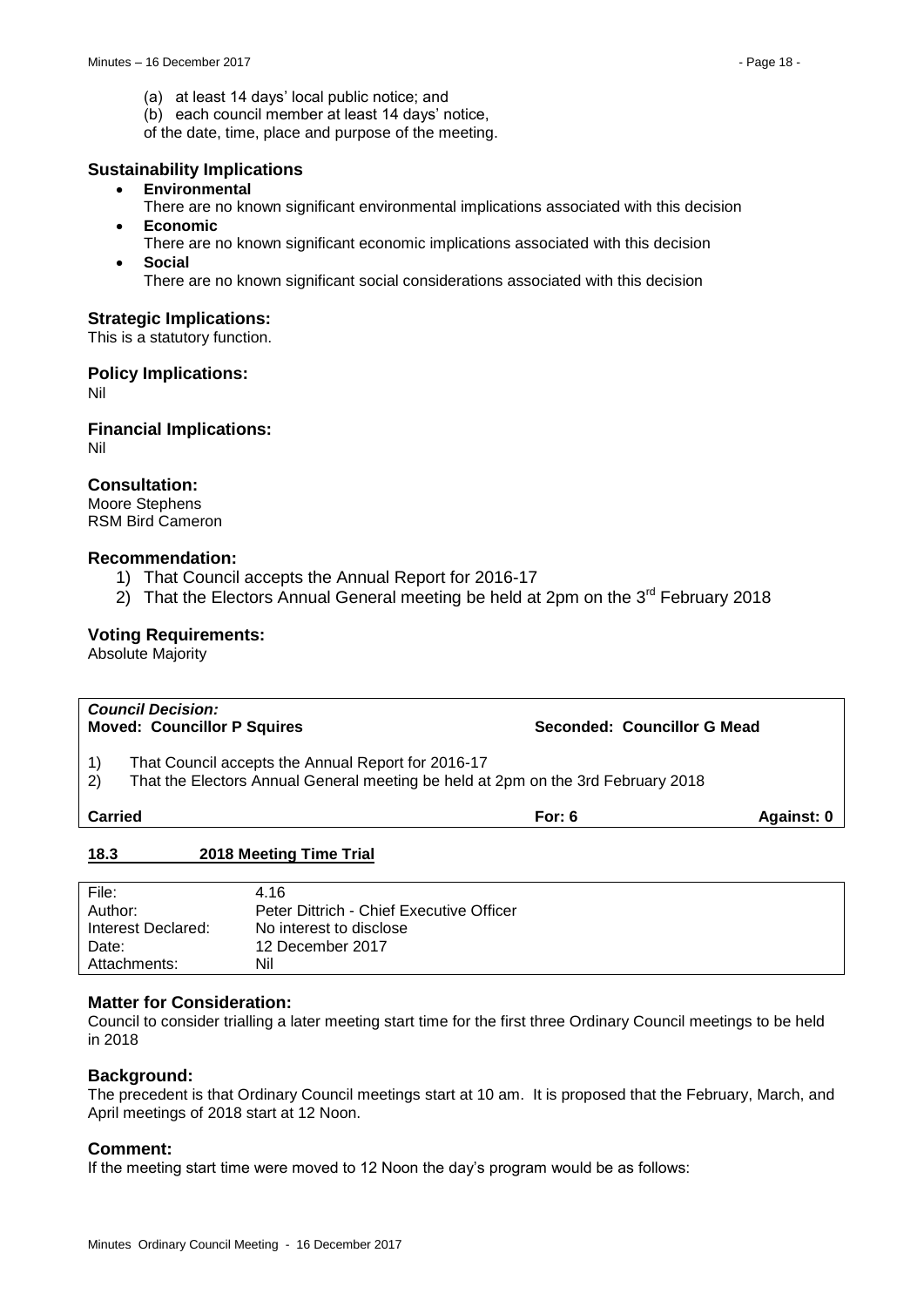11:30 am Council Forum

12 midday Ordinary Council Meeting start

1 pm adjourn for lunch

2 pm re-convene meeting.

It is anticipated that there may be an adjournment for afternoon tea depending on the meeting agenda. The later start time enables Council to schedule Committee and other meetings prior to the Council Meeting.

### **Statutory Environment:**

Regulation 12(1) of the Local Government (Administration) Regulations 1996 requires that:

(1) At least once each year a local government is to give local public notice of the dates on which and the time and place at which —

(a) the ordinary council meetings; and

(b) the committee meetings that are required under the Act to be open to members of the public or that are proposed to be open to members of the public, are to be held in the next 12 months.

### **Strategic Implications:**

Nil

**Policy Implications:**

Nil

# **Financial Implications:**

Nil

# **Consultation:**

President R Foulkes-Taylor and Councillors

#### **Recommendation:**

That Council gives local public notice that the start time for the meetings to be held on the  $4<sup>th</sup>$  Thursday of February 2018, March 2018, and April 2018 will be 12 Noon.

#### **Voting Requirements:**

Simple Majority

# *Council Decision:*

**Moved: Councillor G Mead Seconded: Councillor P Squires**

That Council gives local public notice that the start time for the meetings to be held on the 4th Thursday of February 2018, March 2018, and April 2018 will be 12 Noon.

| <b>Carried</b> | Against: 0<br>For: 6 |
|----------------|----------------------|
|----------------|----------------------|

#### <span id="page-18-0"></span>**18.4 Community Members - Working Group Members**

| File:              | 4.70                                     |
|--------------------|------------------------------------------|
| Author:            | Peter Dittrich – Chief Executive Officer |
| Interest Declared: | No interest to disclose                  |
| Date:              | 12 <sup>th</sup> December 2017           |
| Attachments:       | <b>Written Nominations Received</b>      |

# **Matter for Consideration:**

Council to determine the membership of Working Groups following the Call for nominations emailed to the community and to elect two members of Council to the Project Officer Working Group.

#### **Background:**

At its October 2017 Ordinary Meeting Council resolved to invite members of the community to nominate for positions on 6 working groups. At its November meeting 3 positions were filled and the CEO re-advertised the balance of the positions. The vacant positions are show in the table below: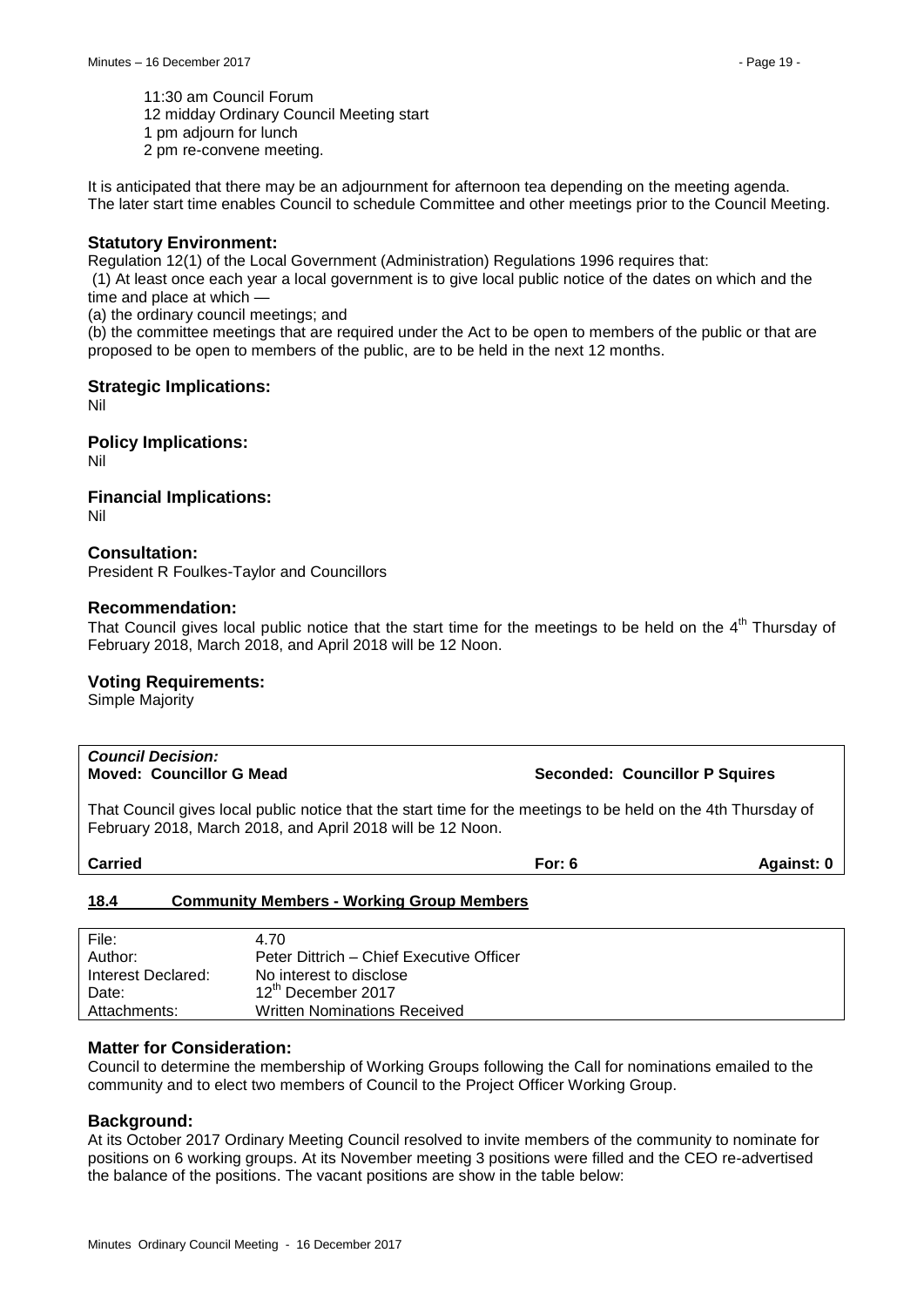| <b>COMMITTEE/WORKING</b><br><b>GROUP</b>                          | <b>MEMBER</b>        | <b>MEMBER</b>        | <b>MEMBER</b>        | <b>STAFF</b> | <b>STAFF</b>                                        | <b>COMMUNITY</b>                                                            |
|-------------------------------------------------------------------|----------------------|----------------------|----------------------|--------------|-----------------------------------------------------|-----------------------------------------------------------------------------|
| <b>Accident Prevention</b><br><b>Working Group</b>                | E Foulkes-<br>Taylor |                      |                      | CEO          |                                                     | To be advertised<br>- 3 positions                                           |
| <b>Community Advisory Group</b>                                   | E Foulkes-<br>Taylor | Q Fowler             |                      | CEO          | Works<br>Supervisor<br>Gardener                     | Vicki Dumbris<br>and<br>Paul Lukitsch -<br>To be advertised<br>- 1 position |
| <b>Murchison Community</b><br><b>Fund Management</b><br>Committee | Shire<br>President   |                      |                      | CEO          |                                                     | To be advertised<br>- 2 positions                                           |
| Settlement Drinking Water<br>Working Group (New)                  | P Squires            | R Foulkes-<br>Taylor |                      | CEO          | <b>Works</b><br>Supervisor<br><b>Health Officer</b> | To be advertised<br>$-1$ position                                           |
| Settlement Power Supply<br>Working Group (New)                    | P Squires            | G Mead               | R Foulkes-<br>Taylor | CEO          | <b>Works</b><br>Supervisor                          | To be advertised<br>- 1 position                                            |
| Wild Dog Control Working<br>Group                                 | A Whitmarsh          |                      |                      | CEO          |                                                     | Peter Mahony -<br>to be advertised<br>- 1 position                          |
| Project Officer Working<br>Group                                  | <b>TBA</b>           | <b>TBA</b>           |                      | CEO          | <b>DCEO</b>                                         | To be advertised<br>- 2 Positions                                           |

An absolute majority of Council is required to appoint each member to a committee.

### **Comment:**

As at the close of nominations the following nominations were received:

| <b>Accident Prevention Working Group</b>      | Jo Squires                                           |
|-----------------------------------------------|------------------------------------------------------|
| <b>Community Advisory Group</b>               | <b>Shelly Fowler</b><br>Colleen Herold<br>Jo Squires |
| Murchison Community Fund Management Committee | Sandy McTaggart<br><b>Shelly Fowler</b>              |
| Settlement Drinking Water Working Group       | Henry Foulkes-Taylor                                 |
| Settlement Power Supply Working Group         | Tom Foulkes-Taylor<br><b>Frances Jones</b>           |
| Wild Dog Control Working Group                | Sandy McTaggart                                      |
| Project Officer Working Group                 | <b>Frances Jones</b>                                 |

# **Statutory Environment:**

Local Government Act 1995 Part 5 Division 2 Subdivision 2

# **Strategic Implications:**

Nil

**Policy Implications:** Nil

#### **Financial Implications:** Nil

# **Recommendation:**

1. Council accept the following community member nominations:

| <b>Accident Prevention Working Group</b> | Jo Squires                        |
|------------------------------------------|-----------------------------------|
| <b>Community Advisory Group</b>          | <b>Shelly Fowler</b>              |
| Murchison Community Fund Management      | Sandy McTaggart and Shelly Fowler |
| Committee                                |                                   |
| Settlement Drinking Water Working Group  | Henry Foulkes-Taylor              |
| Settlement Power Supply Working Group    | Tom Foulkes-Taylor                |
| Wild Dog Control Working Group           | Sandy McTaggart                   |
| <b>Project Officer Working Group</b>     | Frances Jones                     |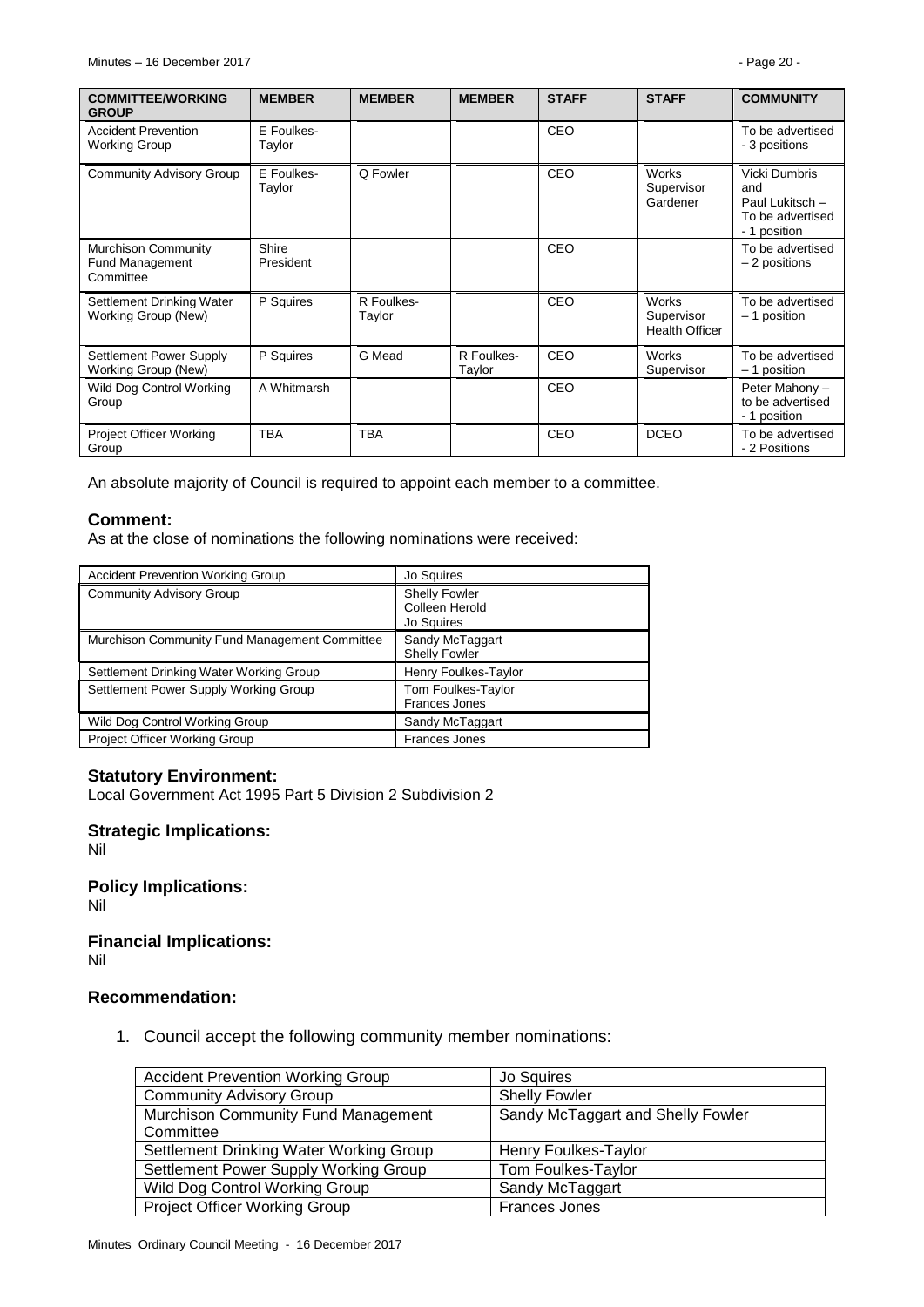2. That Council elects the following Councilors (TBA) to be members of the Project Officer Working Groups.

*Discussion: Cr Paul Squires and Cr Emma Foulkes-Taylor nominated.*

# **Voting Requirements:**

Absolute majority

#### *Motion 1:*

| <b>Council Decision:</b><br><b>Moved: Councillor R Foulkes-Taylor</b><br>Seconded: Councillor A Whitmarsh                                          |          |            |  |
|----------------------------------------------------------------------------------------------------------------------------------------------------|----------|------------|--|
| That the Terms of Reference for the Settlement Power Supply Working Group be amended to include up to<br>two members of the Community be accepted. |          |            |  |
| <b>Carried</b>                                                                                                                                     | For: $6$ | Against: 0 |  |
| <b>Motion 2:</b>                                                                                                                                   |          |            |  |
|                                                                                                                                                    |          |            |  |

# *Council Decision:*

**Moved: Councillor G Mead Seconded: Councillor P Squires**

1. Council accept the following community member nominations:

| <b>Accident Prevention Working Group</b>      | Jo Squires                           |
|-----------------------------------------------|--------------------------------------|
| <b>Community Advisory Group</b>               | <b>Shelly Fowler</b>                 |
| Murchison Community Fund Management Committee | Sandy McTaggart and Shelly Fowler    |
| Settlement Drinking Water Working Group       | Henry Foulkes-Taylor                 |
| Settlement Power Supply Working Group         | Tom Foulkes-Taylor and Frances Jones |
| Wild Dog Control Working Group                | Sandy McTaggart                      |
| Project Officer Working Group                 | <b>Frances Jones</b>                 |

2. That Council elects the following Councilors P Squires and E Foulkes-Taylor to be members of the Project Officer Working Groups.

| <b>Carried</b> | For: $6$ | Against: 0 |
|----------------|----------|------------|
|----------------|----------|------------|

# <span id="page-20-0"></span>**19. NOTICE OF MOTION**

<span id="page-20-1"></span>Nil

# <span id="page-20-2"></span>**20. CEO ACTIVITY REPORT**

| <b>Date</b> | <b>Activity</b>                                 |
|-------------|-------------------------------------------------|
| 21.11.2017  | Discuss LEMA plans with Jonelle Tyson of OEM    |
| 24.11.2017  | Attended WALGA zone meeting                     |
| 25.11.2017  | Meeting with M Tierney on site                  |
| 28.11.2017  | <b>LEMC</b> meeting                             |
| 30.11.2017  | Meeting with Geoff Arben and G King - CSIRO     |
| 04.12.2017  | Matt Barnes - Greenfields - Beringarra Cue Road |
| 04.12.2017  | Meeting - A Dann - Heritage                     |
| 07.12.2017  | <b>SKA Stakeholders meeting</b>                 |
| 07.12.2017  | Local Government Act Reform workshop            |
| 11.12.2017  | Meeting with LGIS re insurance                  |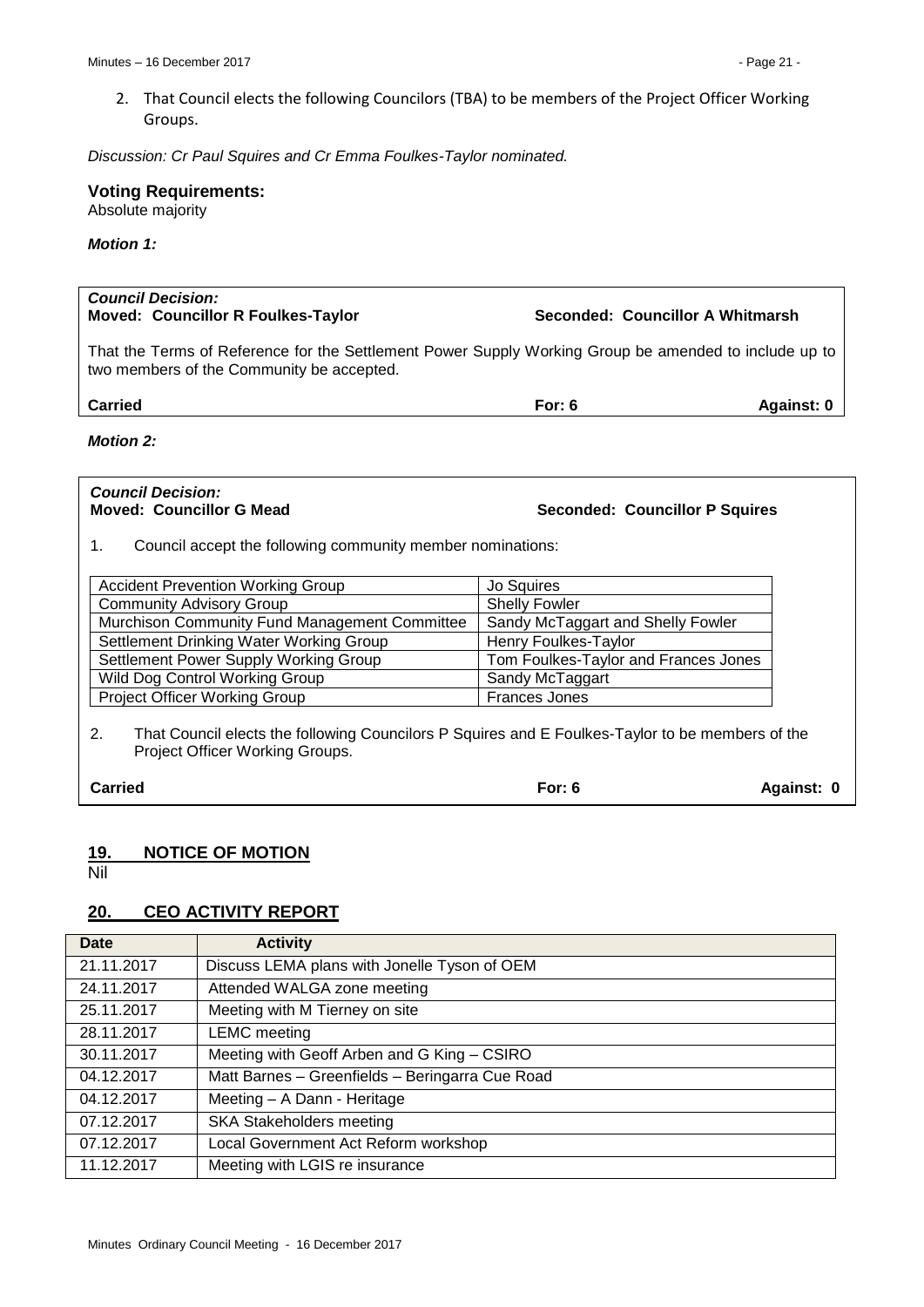That the CEO's Activity Report be accepted.

# **Voting Requirements:**

Simple Majority

Cr E Foulkes-Taylor left the meeting at 11:26am

Cr E Foulkes-Taylor re-joined the meeting at 11:30am

| <b>Council Decision:</b><br><b>Moved: Councillor P Squires</b> | Seconded: Councillor E Foulkes-Taylor |            |  |
|----------------------------------------------------------------|---------------------------------------|------------|--|
| That the CEO's Activity Report be accepted.                    |                                       |            |  |
| <b>Carried</b>                                                 | For: $6$                              | Against: 0 |  |

# <span id="page-21-0"></span>**21. URGENT BUSINESS**

A motion to accept urgent business relating to the announcement by the Minister for Education of State Government funding cuts to rural education.

| <b>Council Decision:</b><br><b>Moved: Councillor A Whitmarsh</b> |        | Seconded: Councillor Q Fowler |  |  |
|------------------------------------------------------------------|--------|-------------------------------|--|--|
| That urgent business be accepted.                                |        |                               |  |  |
| <b>Carried</b>                                                   | For: 6 | Against: 0                    |  |  |
|                                                                  |        |                               |  |  |

*Discussion:*

*Cr E Foulkes-Taylor presented information to the Council on the cuts to education announced on Wednesday 13 December 2017 by Minister Ellery and requested that Council consider writing a letter to Minister Ellery and State Premier McGowan.*

| <b>Council Decision:</b><br><b>Moved: Councillor E Foulkes-Taylor</b>                                                                                      | Seconded: Councillor A Whitmarsh |            |
|------------------------------------------------------------------------------------------------------------------------------------------------------------|----------------------------------|------------|
| That Council send a letter to the Premier, Minister Ellery, and Minister McTearnan regarding cuts to<br>education announced on Wednesday 13 December 2017. |                                  |            |
| Carried                                                                                                                                                    | For: $6$                         | Against: 0 |

# <span id="page-21-1"></span>**22. ITEMS TO BE DISCUSSED BEHIND CLOSED DOORS**

Discuss two items pursuant to LGA s. 5.23 (2) (c) and (e) – 1. Road Agreement – SKA Route and 2. CEO Employment

#### **Motion to close the meeting to the Public**

Motion to close the meeting to the Public.

#### **Recommendation:**

That the meeting move behind closed doors to discuss two items pursuant to LGA s. 5.23 (2) (a) and (c) – 1. Road Agreement – SKA Route and 2. CEO Employment Contract